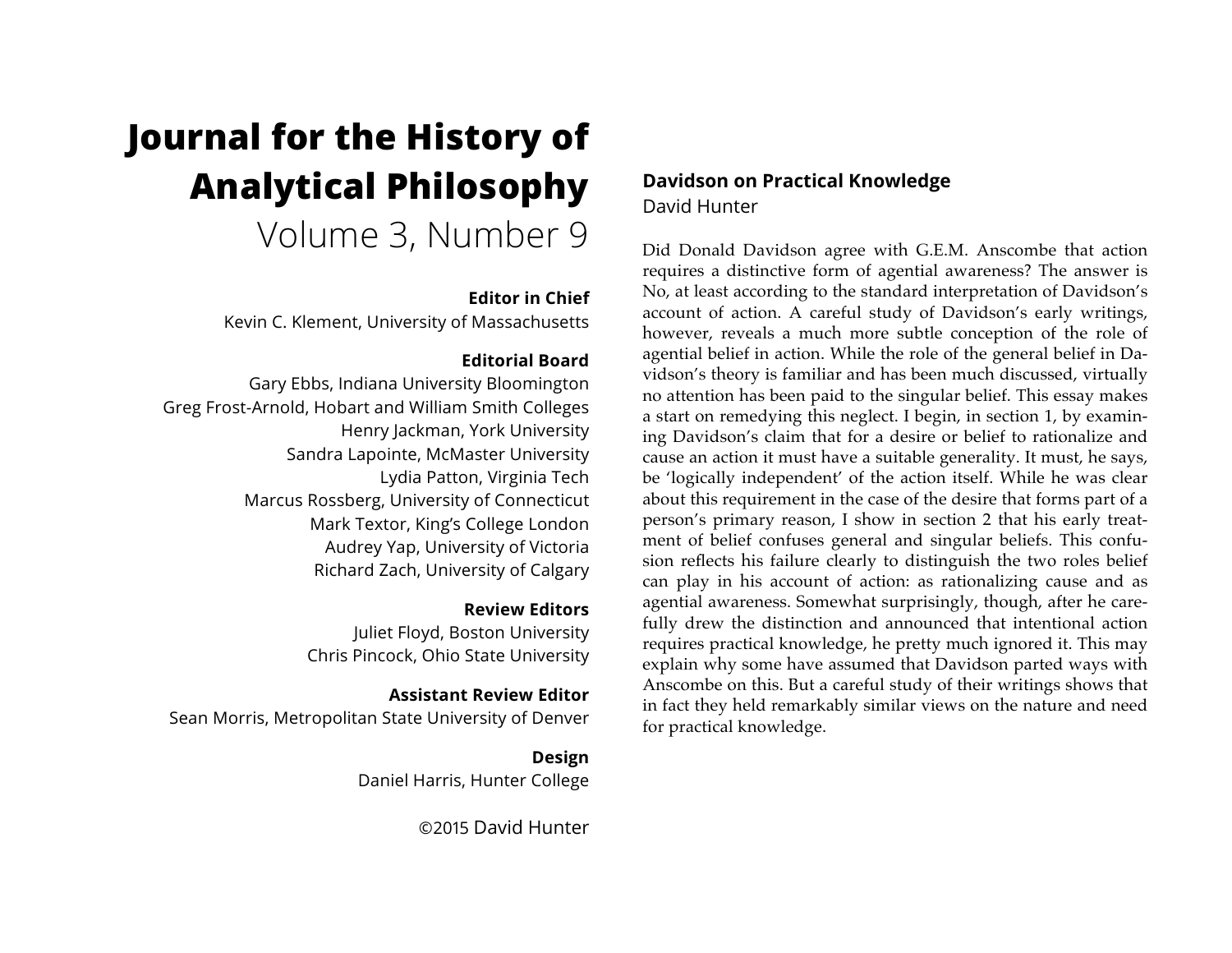# **Davidson on Practical Knowledge**

## David Hunter

Did Donald Davidson agree with G.E.M. Anscombe that action requires a distinctive form of agential awareness? In a series of papers starting with 'Actions, Reasons and Causes,' Davidson announced a break with many of the views that Anscombe and others had advanced in the 1950s and early 1960s. He rejected her incompatibilism about freedom and determinism, held that reasons for action are psychological states, argued that those states cause actions, and insisted that all causation is nomological. He did not reject all elements in Anscombe's account of action, for he accepted her view that an action can be intentional under one description but not another. But what of her claim that intentional action requires practical knowledge, that an agent acts intentionally only if she knows what she is doing where this knowledge is not based on observation, inference or testimony? Did Davidson follow her on this too?

The answer is No, at least according to the standard interpretation of Davidson's account of action. Consider how Alfred Mele, a prominent and sympathetic interpreter of Davidson's views on action, sketches Davidson's views. He is discussing the question, 'How are actions different from events that are not actions?' and says that according to Davidson:

Actions differ from events that are not actions in their causal history. Events that are actions are produced by reasons… Events that are not actions lack a causal history of this kind. Alternative conceptions of action include an 'internalist' position, according to which actions differ experientially from other events in a way that is essentially independent of how, or whether, they are caused…; a conception of actions as composites of non-actional mental events or states (e.g., intentions) and pertinent non-actional effects (e.g., an arm's rising)…; and views identifying an action with the causing of a suitable non-actional

product by appropriate non-actional mental events or states…or, instead, by an agent… (Mele 2003, 65.)

The suggestion is that an event's causal history is all that really matters, on Davidson's view, to its being an action. Mele contrasts Davidson's view with a 'composite one', according to which both past and concurrent conditions, which might include agential awareness, matter to whether an event is an action. Here is another well-known passage, this time by Harry Frankfurt, sketching the essentials of a Davidsonian account of action.

It is integral to the causal approach [such as Davidson's] to regard actions and mere happenings as being differentiated by nothing that *exists or that is going on at the time those events occur*, but by something quite extrinsic to them—a difference at an earlier time among another set of events altogether……This is what makes causal theories so implausible. (Frankfurt, 1988, 71; italics added)

As is well known, Frankfurt then develops an alternative to a Davidsonian account of intentional action, one emphasizing what is happening at the same time as the action itself. And here, finally, is a recent passage from Fred Stoutland, also a sympathetic interpreter of Davidson, contrasting Davidson's account of action with Anscombe's.

Davidson admitted a distinctive first-person knowledge of the contents of one's beliefs, desires, and intentions—hence of (what he took to be) one's reasons for acting—that is not based on evidence, observation, or introspection…But he did not extend such knowledge of the reasons for which one acts to acting itself, and he did not, therefore, put knowledge of what one is doing at the centre of his account of intentional action or stress its distinctively practical character. (Stoutland. 2011, 18)

On this standard interpretation of Davidson, whether an event is an action depends solely on its causal history, and not at all on what else is happening at the time of the event. Though an agent's beliefs play an essential role on this account, as one part of the action's cause, there is crucially no requirement that the agent have any beliefs about or awareness of the event *as it is happening*.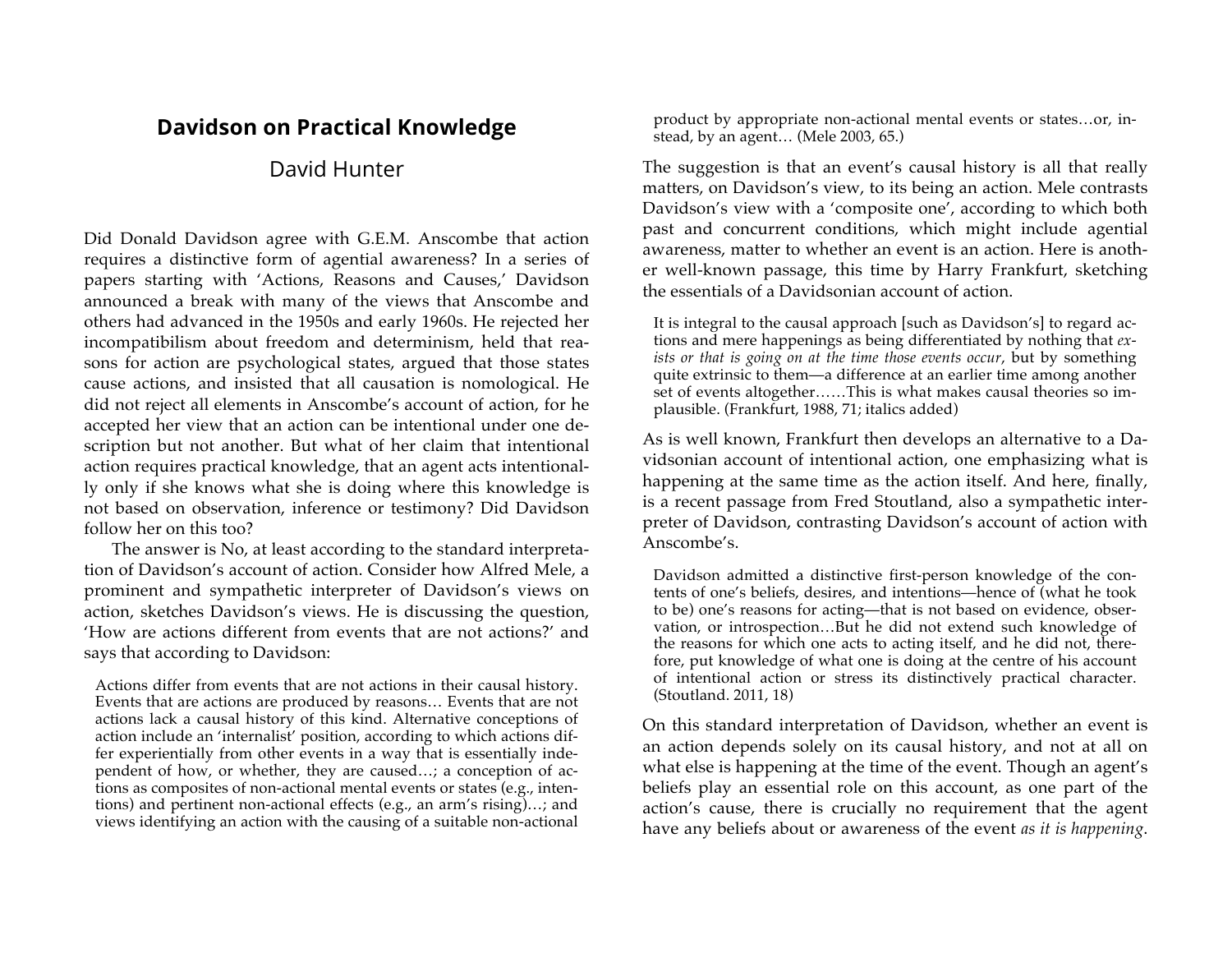When I raise my arm to turn on the light, my arm's movement is an intentional action because of the way it was caused. I may of course believe that I am raising my arm and I may see and feel the arm's movement. I may even believe, of that very movement, that is an action and that I am its agent. But whether my arm's rising is an action has nothing to do with any belief I may have about that action itself. The only essential role for agential belief on this account is as a cause.

But a careful study of Davidson's early writings reveals a much more subtle conception of the role of agential belief in action. Davidson held that acting intentionally requires a person to have *two* beliefs: a general one about the kind of action being performed and a singular one about the particular action itself. The general belief forms part of the primary reason for the action and is among its causes. When I intentionally turned on the light, I believed that turning it on would illuminate the room, and this belief was both a cause of and a reason for my action. The required singular belief, by contrast, neither causes nor rationalises the action, but constitutes rather the agent's awareness of it. When I intentionally turned on the light, I believed, *of that very action,* that it (say) would illuminate the room. What is more, Davidson may even have agreed with Anscombe that this singular belief is not based on observation, that the distinctive knowledge a person has of her own mental states may extend to her actions as well. In other words, a careful study of Davidson's early writings suggests that he followed Anscombe completely when it came to practical knowledge.

While the role of the general belief in Davidson's theory is familiar and has been much discussed, virtually no attention has been paid to the singular belief. It is not mentioned in standard presentations of his views, either by his critics or his supporters. Fault for this neglect largely rests with Davidson himself, who seemed to confuse the two beliefs in crucial early passages, did nothing to highlight their differences once he drew the distinction, and then only mentioned the singular belief in passing. And while he developed a subtle and sophisticated account of selfknowledge, he never, so far as I can tell, connected this account with agential awareness. But, importantly, his commitment to agential awareness is clear in crucial early passages, and he never renounced his agreement with Anscombe. As a result, a central element in Davidson's account of action, one that deepens the debt he owes to Anscombe, has been neglected. This essay makes a start on remedying this neglect.

I begin, in section 1, by examining Davidson's claim that for a desire or belief to rationalize and cause an action it must have a suitable generality. It must, he says, be 'logically independent' of the action itself. While he was clear about this requirement in the case of the desire that forms part of a person's primary reason, I show in section 2 that his early treatment of belief confuses general and singular beliefs. This confusion reflects his failure clearly to distinguish the two roles belief can play in his account of action: as rationalizing cause and as agential awareness. Somewhat surprisingly, though, after he carefully drew the distinction and announced that intentional action requires practical knowledge, he pretty much ignored it. This may explain why some have assumed that Davidson parted ways with Anscombe on this. But a careful study of their writings shows that in fact they held remarkably similar views on the nature and need for practical knowledge.

Admittedly, this interpretation of Davidson raises obvious exegetical questions. First, if he thought that agential awareness was necessary for intentional action, then why didn't he mention this awareness when discussing the problem of deviant causation? The most famous example he offered of it, that of the nervous mountain climber, involves a complete absence of practical knowledge. If he held that being caused by a primary reason was only a necessary condition for being an intentional action, and that agential awareness was also needed, then why didn't he respond to this apparent counterexample to his account of action by noting simply that letting go of the rope was not an action since, though caused by a primary reason, the climber lacked practical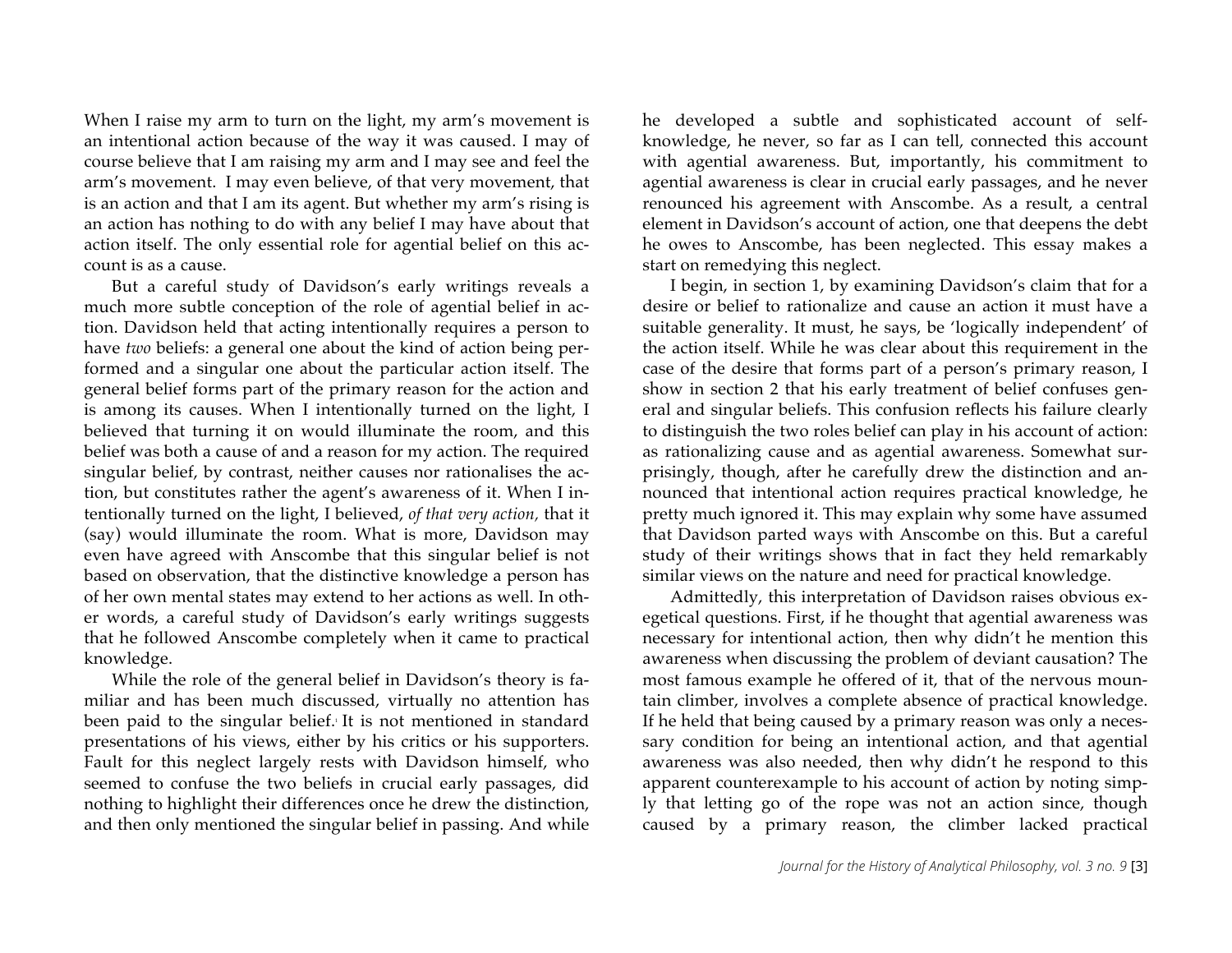knowledge of it? I don't have a completely satisfactory answer. One possibility is that Davidson distinguished two explanatory tasks. One is to explain what makes an event an action; another is to explain what makes an action rationalized by one set of reasons rather than another. Perhaps Davidson did not see how agential awareness could help with this second task, and so did not see how it could help address the threat posed by the possibility of deviant causation.

But a second and more intriguing possibility emerges when we consider a different exegetical question. How exactly did Davidson conceive of the relations between the singular belief, the primary reason, and the action? He never addresses the issue directly. But certain key texts suggest an interesting possibility, one that might explain why he never appealed to agential awareness in response to the problem of deviant causation. Perhaps he held that the singular belief *is identical with* the action itself. If he held this, then his considered view would have been that the primary reason causes both the action and the necessary agential awareness. Though Davidson never affirms this view, it sheds new light on his somewhat dark remark that Aristotle may have been right in holding that some actions are judgments. And it would explain why he did not appeal to agential awareness in response to the problem of deviant causation. I explore these exegetical questions in the final two sections of the paper.

#### **1. The General Belief**

Davidson held that to rationalize and cause a person's action, the psychological states that constitute her primary reason for the action must have a 'requisite generality.' The beliefs and desires must be 'logically independent' of the action itself. He illustrated this generality and defended its requirement in discussing the role that a person's desires play in causing and rationalizing their actions. But since he held that a person's beliefs also help to rationalize and cause her action, he must have held that to form part of a person's primary reason any belief must also have this requisite generality. In this section I explore the generality Davidson had in mind.

Here is how Davidson illustrates the generality at issue, in "Actions, Reasons and Causes".

How can my wanting to turn on the light be (part of) a primary reason, since it appears to lack the required element of generality? We may be taken in by the verbal parallel between 'I turned on the light' and 'I wanted to turn on the light'. The first clearly refers to a particular event, so we conclude that the second had this same event as its object. Of course it is obvious that the event of my turning on the light can't be referred to in the same way by both sentences since the existence of the event is required by the truth of 'I turned on the light' but not by the truth of 'I wanted to turn on the light'. If the reference were the same in both cases, the second sentence would entail the first; *but in fact the sentences are logically independent.* (Davidson 1980a, 5-6; italics added.)

This passage starts with Davidson raising an objection to the idea that a certain desire can be a reason. The objection is that the desire lacks the required generality. He then warns us against a linguistic mistake. We must not think that a sentence like 'I wanted to turn on the light' refers to a particular event. And, more specifically, we must not think that it refers to the same event as would the sentence 'I turned on the light.' If we think this, he says, we will fail to appreciate the desire's 'generality'. But in what sense is the desire general? And what precisely is the linguistic mistake that he is warning us to avoid?

The mistake, Davidson explains, is to think that the following sentences refer to the same event, or that they have the same event as their 'object'.

- (1) I turned on the light.
- (2) I wanted to turn on the light.

Davidson says that (1), if true, "refers" to an event. Call that event, "E". He then suggests that  $(1)$  is true only if E exists. Since it is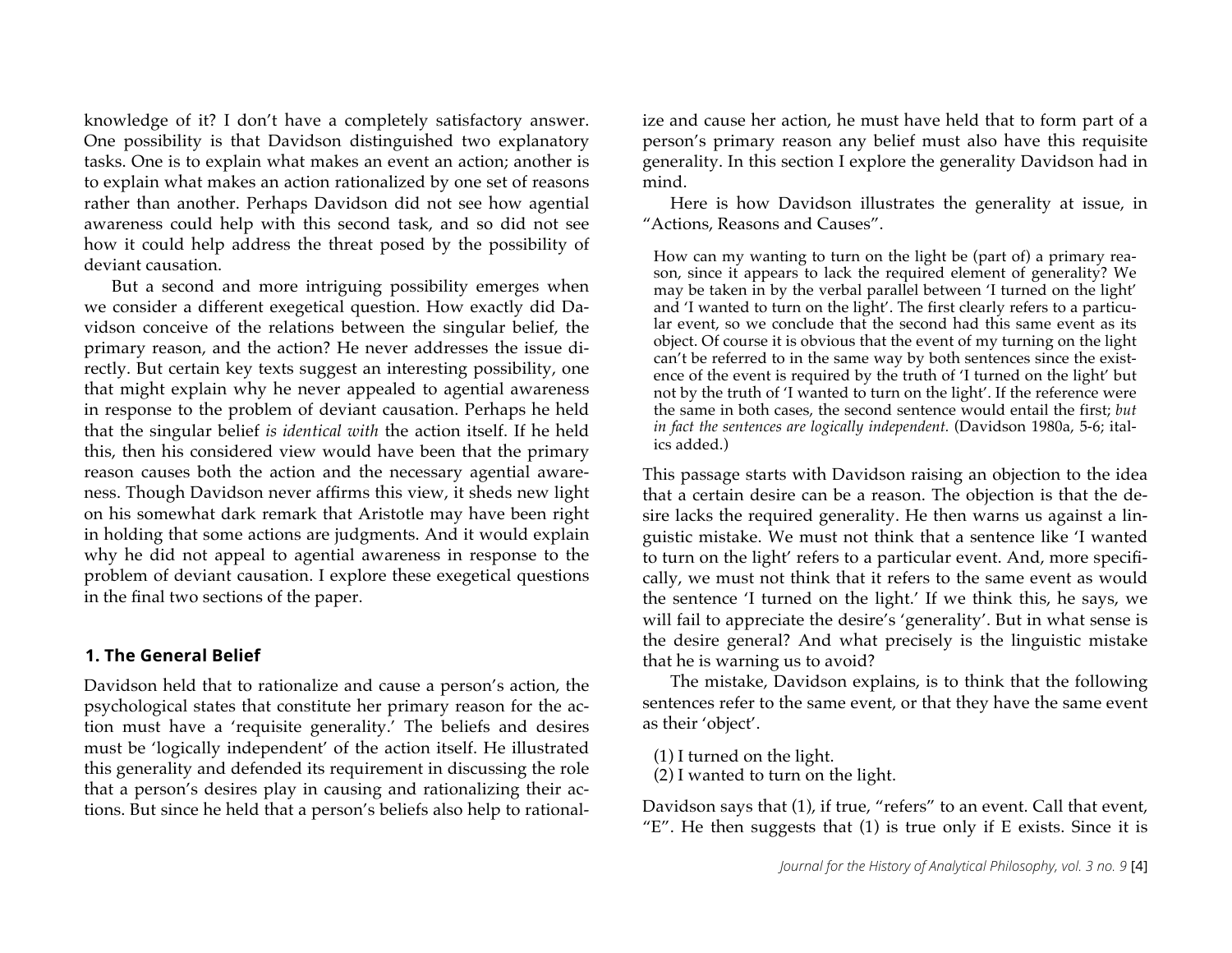more natural of think of events as occurring than as existing, it would be better to say that (1) is true only if E occurred. This seems clear enough. (1), after all, is a sentence one could use to assert that E occurred. The mistake Davidson is warning us against is of thinking that (2) is also true only if E occurred. Despite the verbal similarity between (1) and (2), he tells us, (2) could have been true even if I had not turned on the light. Indeed, it could have been true even if I had never once in my life turned on a light. In this respect, (2) contrasts with (3).

(3) I wanted, of E, that it be my turning on of the light.

(3) is true only if E did occur. No one can desire, of a particular event, that *it* have been a certain way unless it did occur. An event must, as Davidson somewhat inaptly put it, 'exist' in order to be an object of desire. A desire that is singular with respect to some object or event requires the existence of that object or the occurrence of that event.

It is worth noting that these contrasts are present even in present tense versions of these sentences.

- $(1^*)$  I am turning on the light.
- $(2^*)$  I want to be turning on the light.
- $(3^*)$  I want, of E, that it be my (or a) turning on of the light.

 $(2^*)$  does not entail  $(1^*)$ . I may want to be turning on the light even though I never once in my life turn on a light. In this sense,  $(2^*)$  is not making reference to the same event as is (1\*). By contrast, if E is the event described in  $(1^*)$ , then  $(3^*)$  does entail  $(1^*)$ . I cannot want, of a particular event, that it be a certain way unless that event is underway.

But there is more to Davidson's claim that (2) is more general than (1) than just the point that having that desire does not entail that E occurred. For that point is compatible with the desire's being about E is a different sense. To see it, suppose Alice wants Ortcutt to be a spy. Her wanting this does not entail that Ortcutt exists. (She might not realize he drowned at the beach.) But her desire is *satisfied* only if he exists. Likewise, even if having the desire described in (2) does not require that E have occurred, satisfying it might. And if it did, then this would be a sense in which (2) is about E, after all.

But Davidson clearly meant that the desire described in (2) *can* be satisfied even if E did not occur, and that this is part of what makes (2) more general than (1). That this is Davidson's view emerges clearly in the following passage.

Whenever someone does something for a reason, therefore, he can be characterized as (a) having some sort of pro attitude toward actions of a certain kind, and (b) believing (or knowing, perceiving, noticing, remembering) that *his action* is of that kind. (ARC, 3-4)

The desire (or other pro attitude) that figures in the agent's primary reason is general in the sense that it can be satisfied by any event of a certain kind. Its satisfaction does not depend on the occurrence of some one event in particular. My desire to turn on the light is satisfied only if an event of turning on the light occurs, but it does not matter whether I turn it on with my left hand or my right, or whether I use a pole or my nose to flip the switch. *Any* event of that kind will do. Likewise, my desire to have a cold beer is satisfied only if I have a cold beer, but it doesn't much matter which one I have: just about any cold beer would do the trick. This is the force of Davidson's claim that the desire must be that an event *of a certain kind* occur. And this is the sense in which (2) is more general than (1). (Notice, by the way, that the desire described in (3) does require the occurrence of E for its satisfaction.) $\epsilon$ 

I have been labouring this obvious point for a reason that will emerge when we turn to what Davidson says about the belief that figures in an agent's primary reason. But we should first see why Davidson thinks that a desire must have this sort of generality in order to figure in an agent's primary reason. This generality is needed, Davidson claimed, both for the belief to be a reason and for it to be a cause of the action. Again, he made these points explicitly in discussing desire.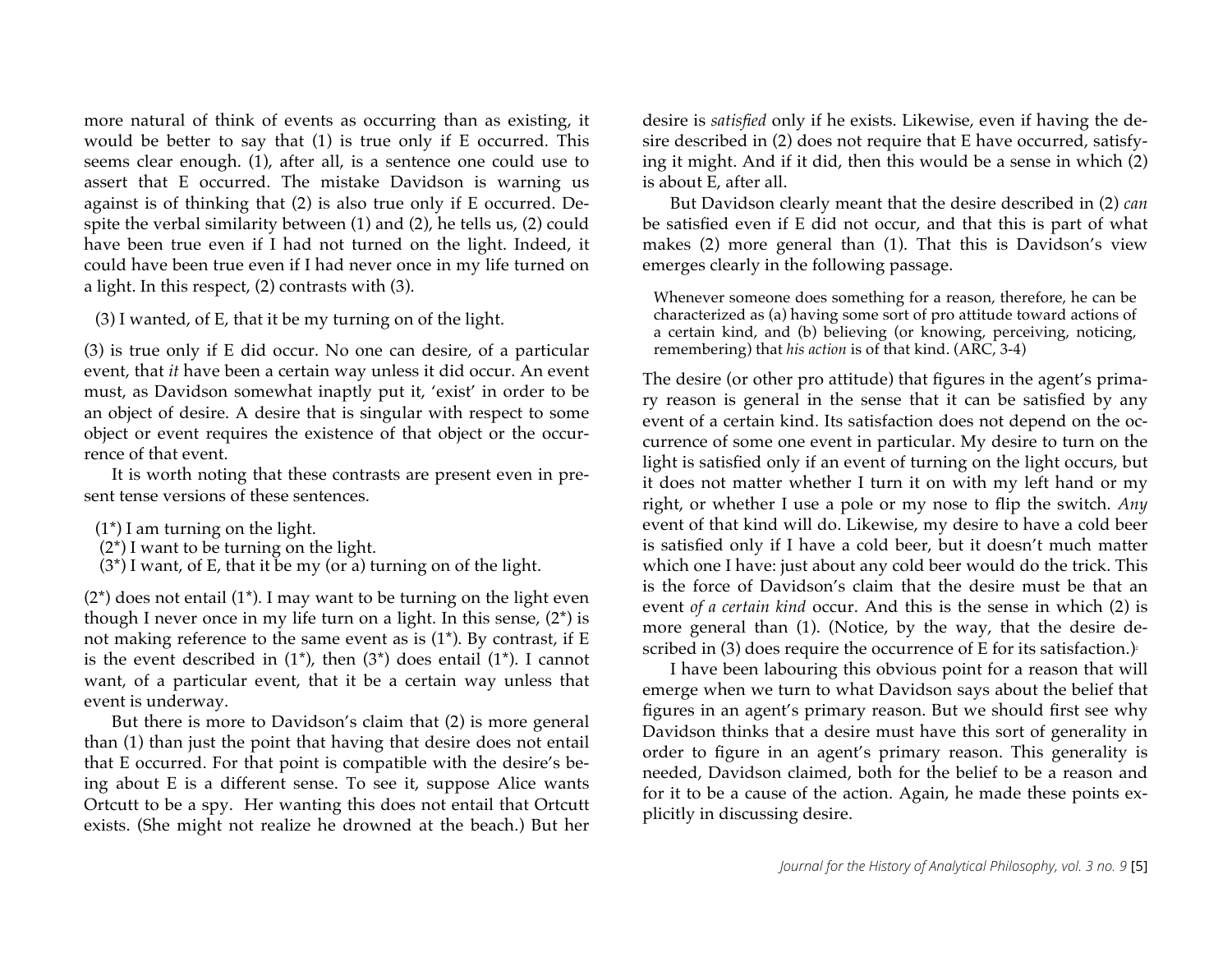Because 'I wanted to turn on the light' and 'I turned on the light' are logically independent, the first can be used to give a reason why the second is true. (Davidson 1980, 6)

The example [of flipping the switch to turn on the light] serves also to refute the claim that we cannot describe an action without using words that link it to the alleged cause. Here the action is to be explained under the description: 'my flipping the switch', and the alleged cause is 'my wanting to turn on the light'. What relevant logical relation is supposed to hold between the phrases? It seems more plausible to urge a logical link between 'my turning on the light' and 'my wanting to turn on the light', but even here the link turns out, on inspection, to be grammatical rather than logical. (Davidson 1980, 14)

Let's consider causing first and then consider rationalizing.

On Davidson's view, an event's cause must have existed prior to it, or at least must have been in existence before the event began. And this means that the desire cannot be singular with respect to the event it causes. One cannot have a singular desire about a particular event until the event occurs, for until then, there is nothing for the desire to be singular with respect to. So if the desire is to cause the event, it cannot be singular with respect to it. It must be about a type of event, not about a particular one. The requirement that a cause precede its effect, together with the requirement that a singular desire requires the existence of its object, entail that for a desire to cause an action it cannot be singular with respect to that action. This logical independence, on Davidson's view, allows the desire to be a cause of the event.

Did Davidson also hold that what rationalizes an event must also have existed before the event occurred, or must anyway have been in existence before the event began? The texts are not clear. Nor is it is obvious why he might have thought this. For why couldn't  $(2^*)$  or  $(3^*)$  help to rationalise the event described in  $(1^*)$ ?

- $(1^*)$  I am turning on the light.
- $(2^*)$  I want to be turning on the light.
- $(3^*)$  I want, of E, that it be my (or a) turning on of the light.

There is, after all, nothing very odd in someone's explaining an action by citing a contemporaneous desire for that very action. Nor is there anything especially odd in someone's explaining why they are doing something by describing a type of future state they hope to bring about by means of it. While it may be natural to think that an event's *cause* must have existed before that event, it is not so obvious (to me, anyway) that the same must be true of what rationalizes an event. In any case, as the first of the two passages makes clear, Davidson did seem to think this. It is also clear that he held that linking an agent's reasons for acting to the action's causes was the most promising way to understand what it means for a person to act from one set of reasons rather than another. So he was certainly committed to the idea that a person's reasons for acting must have existed prior to the action itself.

Though Davidson was discussing desires in these passages, he must have held that the points apply equally to the primary reason's belief. That belief must be logically independent of the action if it is to be a reason for the action and one of its causes. When I turned on the light, I believed that turning on the light would illuminate the room, and this was part of my primary reason for turning on the light.

(1) I turned on the light.

(4) I believed that by turning on the light I would illuminate the room.

(5) I believed, of my turning on of the light, that it would illuminate the room.

The belief described in (4) is general in the sense that my having it does not require that I turned on the light. I could have had that belief even if I had never once turned on a light. It is a belief a certain kind of event. This generality is needed if the belief it describes is to cause and rationalize the action described in (1). The belief's logical independence from the event allows it to be its cause, and the event's being of the relevant type allows the belief to rationalise it. In this way, that belief contrasts with the singular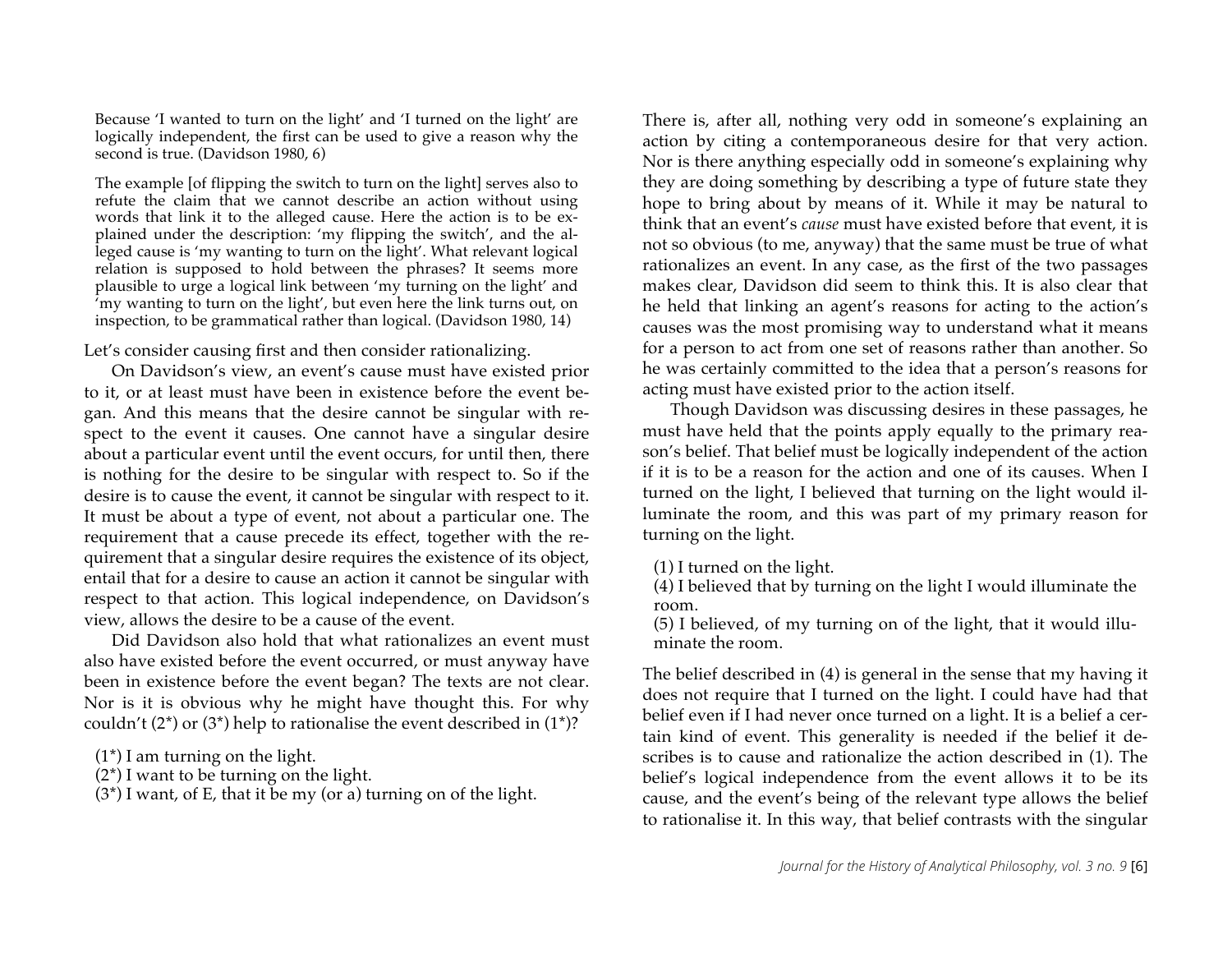belief described in (5). That singular belief is true, and one can have it, only if E did occur. The belief described in (5) is thus singular with respect to that event.

Again, it is worth noting that these same contrasts appear in present tense versions of these sentences.

(4\*) I believe that by turning on the light I will illuminate the room.

(5\*) I believe, of my turning on of the light, that it will illuminate the room.

I can have the belief described in (4\*) even if I never in my life turn on any light. So my having that belief does not entail that E occurred. And in fact, that belief can be true even if I never once turn on any light. In this way the belief contrasts with the desire described in (2), which does require for its satisfaction that I turn on the light. And (4\*) also contrasts with the singular belief described in (5\*). I can have that belief, and it can be true, only if E did occur.

All of this means that the belief that forms part of the agent's primary reason for some action cannot constitute awareness of that action. For I take it that a state can constitute awareness of an event only if it requires for its truth that the event occur. It must, in other words, be like the following:

(5) I believed, of my turning on of the light, that it would illuminate the room.

Only a belief that is singular with respect to an action can constitute agential awareness of it. Since the belief that figures in the primary reason cannot be singular with respect to the event, that belief cannot constitute agential awareness. So an agent's primary reason for an action, if it is to cause and rationalize the action, cannot at the same time constitute agential awareness of it.

## **2. Davidson**-**s Early Confusion**

All of this, I think, is fairly clear. But it seems that Davidson was confused about it, at least in the early papers. For several key passages suggest that the belief figuring in an agent's primary reason has the singularity needed for agential awareness rather than the generality needed to be a rationalising cause.

Consider, again, this passage.

Whenever someone does something for a reason, therefore, he can be characterized as (a) having some sort of pro attitude toward actions of a certain kind, and (b) believing (or knowing, perceiving, noticing, remembering) that *his action* is of that kind. (Davidson 1980, 3-4; italics added)

There is much that is puzzling here. But it is clear that the belief described is not a general one about actions of a certain kind. The belief is about the action itself, and it is to the effect that the action is of the desired type. In my case, it might be my belief, of my arm's rising, that *it* is a turning on of the light. This belief is true only if that event of arm rising is occurring. It is thus singular and so incapable, on Davidson's own terms, of either causing or rationalising the action. Nor is this is an isolated passage. We find the very same confusion when Davidson offers his technical notion of a primary reason.

*R* is a primary reason why an agent performed the action *A* under description *d* only if *R* consists of a pro attitude of the agent towards actions with a certain property, and a belief of the agent that *A,* under description *d,* has that property. (Davidson 1980, 5)

Here too, the belief makes reference to the action itself, and not just to actions of a certain sort. The variable in this schema, 'A,' is a singular term ranging over particular events, not kinds. The agent is to believe, *of the action she is performing*, that it has a certain property. This makes it a singular belief about the action and so, on Davidson's own terms, unfit to be a reason for or a cause of that action.

 $(1^*)$  I am turning on the light.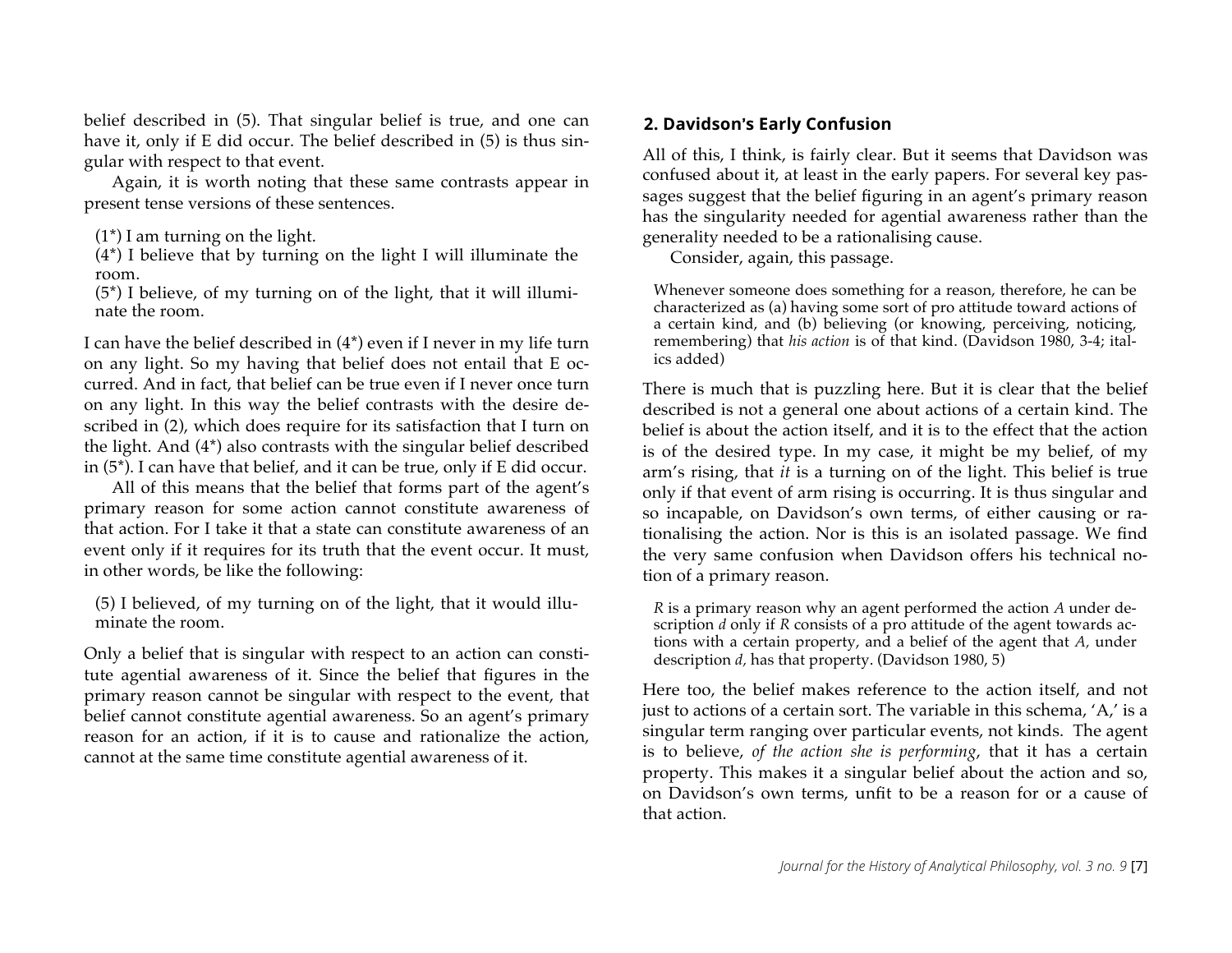The first passage in the paragraph above is puzzling for other reasons too. Davidson says that the cognitive attitude in the person's primary reason need not be a belief about the event but could instead be one of knowing, perceiving, noticing, or remembering the event. Each of the middle two—perceiving and noticing—would, so far as I can see, be a state that is singular with respect to the event that is the action. One cannot perceive or notice a type of state, though one can perceive or notice a state of a certain type. Those attitudes would certainly have to be singular. This means they would lack the logical independence from the event that Davidson claimed is needed for figuring in the agent's primary reason. But it also means that they would be simultaneous with the event—occurring while it occurs. This means they could not be among the event's causes. States of perceiving or noticing an event lack both the logical independence and the temporal priority needed to be causes of that event. The final state Davidson mentions—remembering the event—is even more puzzling. For not only does it lack the logical independence needed to be a cause of the event, it occurs after the event! It is hard to see how Davidson could seriously have thought that a memory of an event could be one of its reasons, let alone one of its causes.

So what explains Davidson's confusion? How did he fail to see that no belief can meet his demands for being a reason while also constituting agential awareness? I do not have a completely satisfactory answer. One possible explanation is that he was led astray by an overly theoretical conception of practical deliberation, one that obscured the important differences between reasoning about objects and events in general and deliberating about what to do. Such a conception is apparent, I think, in an example Davidson discusses in an early paper on weakness of the will (Davidson 1980, 33). The example is meant to illustrate what is going on when reason and lust pull a man in opposite directions as he considers his options.

The side of Reason The side of Lust

(M1) No fornication is lawful (m1) This is an act of fornication (C1) This act is not lawful

(M2) Pleasure is to be pursued (m2) This act is pleasant (C2) This act is to be pursued

When our man considers whether to act, he finds that moral considerations oppose hedonic ones. The major and minor premises are meant to formulate reasons in favour of each option. If they are to fit Davidson's account, they are meant to be the contents of attitudes that can cause the act. But the reasoning presented is not about a kind of action—it is rather reasoning about a particular act. Both the minor premise and the conclusion have the feel of singular propositions. This makes no sense (unless the act is already *in flagrante*.) For if the man is considering his options, considering what to do, then there is as yet no particular act for him to have a singular thought about. Contrast this with the following reasoning about another man's action.

| The side of Reason                           | The side of Lust                |
|----------------------------------------------|---------------------------------|
| (M1) No fornication is lawful                | (M2) Pleasure is to be pursued  |
| (m1) That man's act is an act of fornication | (m2) That man's act is pleasant |
| (C1) That man's act is not lawful            | (C2) That man's to be pursued   |

Here the reasoning is not practical deliberation, though it does concern action. It is theoretical reasoning about an action's properties, and involves propositions that are singular with respect to that action. This sort of reasoning of course requires a singular proposition, which requires awareness of the act. This awareness is possible precisely because the act is occurring. But when our man considers his own options, thinking about what he will do, he cannot be thinking of a particular act and its properties. (Matters are different, of course, if he is considering whether to continue with some action. But set this aside.) He can only be thinking about a certain type of action.. So his reasoning cannot involve propositions that are singular with respect to whatever act he ends up doing. So it cannot involve agential awareness of that act. It is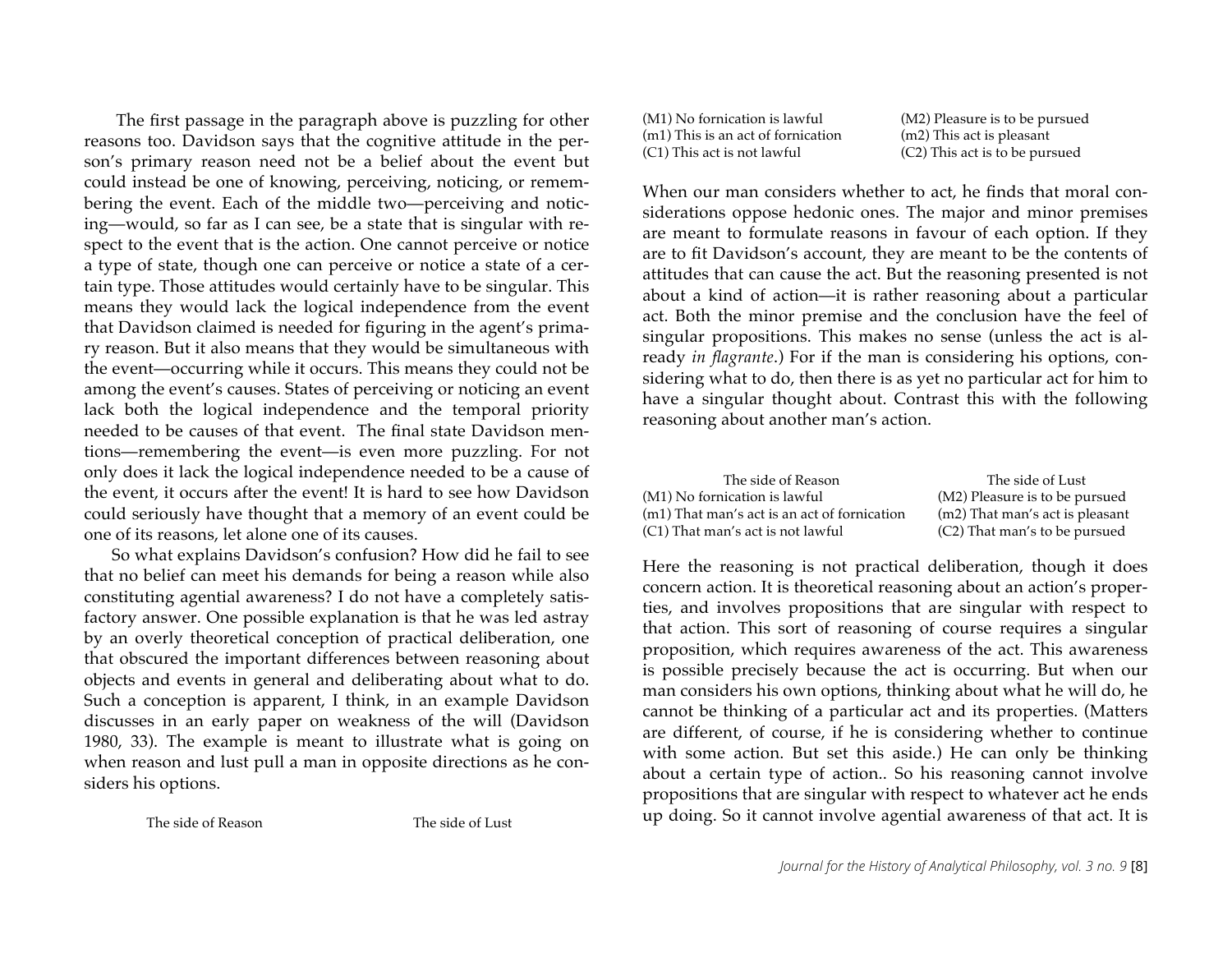no doubt a nice problem to say how practical reasoning is supposed to proceed, how we are to move from thought to action, when there is as yet no action to think about. But whatever the nature of such reasoning, it is surely a mistake to think of it too much along the lines of theoretical reasoning about events and objects. So one possibility, I suggest, is that committing this mistake led Davidson to confuse the sort of belief needed to be an action's reason and the sort of belief needed for agential awareness.

Another possible explanation for his confusion is more mundane, but perhaps more understandable. In these early writings Davidson was focused, sensibly enough, on announcing and defending his *disagreements* with Anscombe and others, not on identifying common ground. In particular, he developed and defended the views that reasons are psychological states and that they cause actions. He knew that these views were controversial. And for whatever reason, he developed them by focusing on the role that desire plays on his account, as both reason and cause. Perhaps he felt no special need to discuss agential awareness because he viewed it as common ground, something that he and his opponents agreed on. If he did feel this way, then it might not have occurred to him to think too much about the different roles belief can play in an account of action. And so he might not have realized that no belief can meet his demands for being a reason and a cause while also constituting agential awareness.

Whatever explains Davidson's early confusion, it is gone by the time he writes "Intending"*.*

If someone performs an action of type A with the intention of performing an action of type B, then he must have a pro attitude towards actions of type B (which may be expressed in the form: an action of type B is good (or has some other positive attribute)) and a belief that in performing an action of type A he will be (or probably will be) performing an action of type B (the belief may be expressed in the obvious way). (Davidson 1980, 87)

Here the belief mentioned has the required generality. Its truth does not depend on the existence of the action. I can believe that in flipping the switch I would (probably) be illuminating the room without ever in my life flipping any switch. That belief is thus suited to be both a reason and a cause of my action.

#### **3. The Singular Belief**

Davidson plainly held that acting intentionally requires having a general belief, one whose content is logically independent of the action itself. This is the core of his idea that reasons can be causes. But he never abandoned the view that action requires a singular belief, and there is some textual evidence that he considered this belief to be non-observational. Curiously, though, he only discussed this in passing and he never argued for it. Again, perhaps he simply took it for granted, as Anscombe, Hampshire and others had argued, that action requires some form of agential awareness.<sup>4</sup>

Admittedly, a well-known passage from "Agency" suggests that Davidson did deny that intentional action requires agential awareness.

[A] man may… be doing something intentionally and not know that he is; so of course he can be doing it without knowing that he is. (A man may be making ten carbon copies as he writes, and this may be intentional; yet he may not know that he is; all he knows is that he is trying.) (Davidson 1980, 50)

The same example appears several years later in "Intending".

It is a mistake to suppose that if an agent is doing something intentionally, he must know that he is doing it. For suppose a man is writing his will with the intention of providing for the welfare of his children. He may be in doubt abut his success and remain so to his death; yet in writing his will he may in fact be providing for the welfare of his children, and if so he is certainly doing it intentionally….[H]ere is another example: in writing heavily on this page I may be intending to produce ten legible carbon copies. I do not know, or believe with any confidence, that I am succeeding. But if I am producing ten legi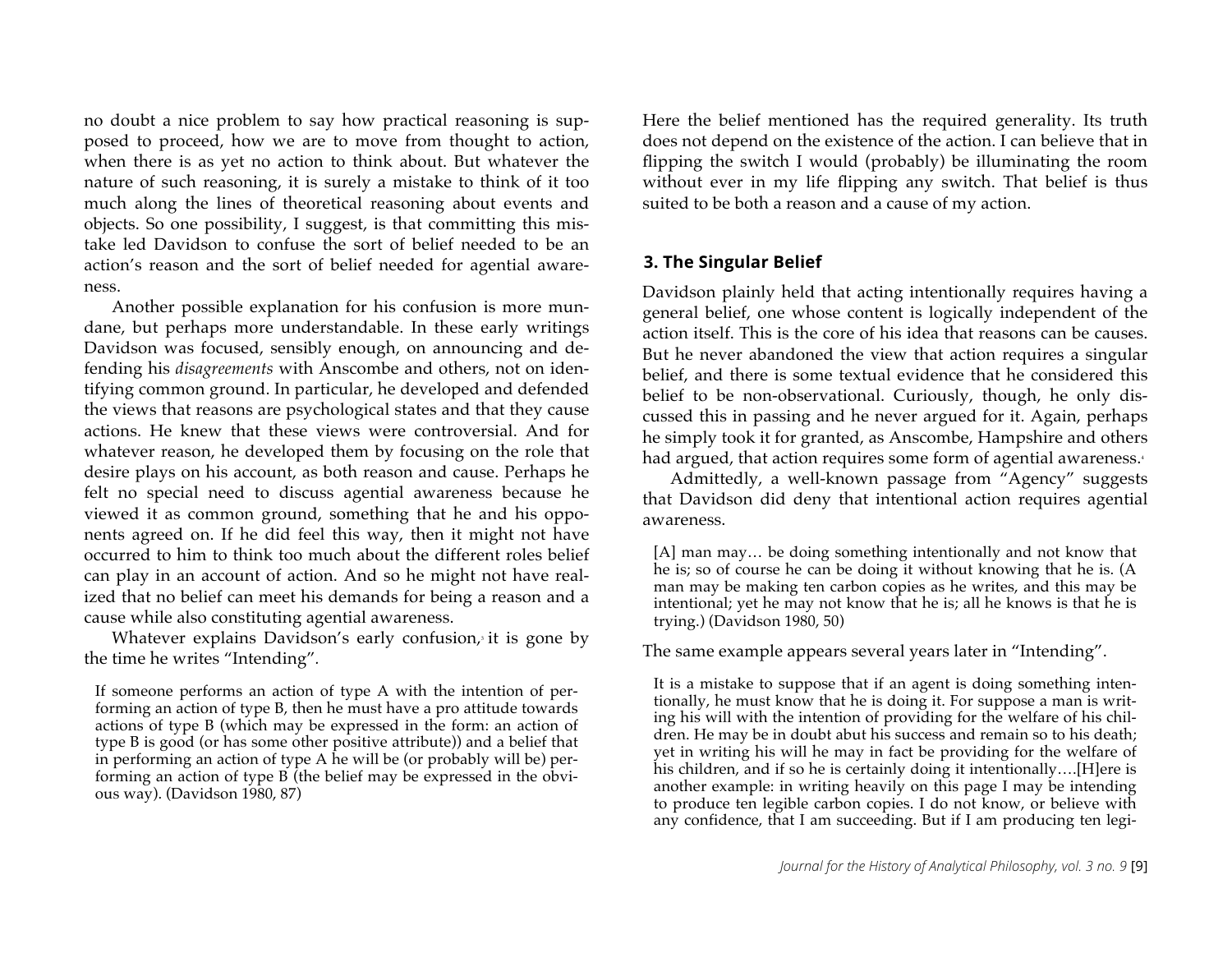ble carbon copies, I am certainly doing it intentionally. (Davidson 1980, 91-2)

Recently, some have pointed to these passages as evidence that Davidson rejected the views on agential awareness defended by Anscombe and Hampshire.<sup>5</sup>

But matters are more complicated. For immediately following the above passage from "Agency," after claiming that a person can do something intentionally without knowing that he is doing it, Davidson says the following.

Action does require that what the agent does is intentional under some description, and this in turn requires, I think, *that what the agent does is known to him under some description*. (Davidson 1980, 50; italics added)

Later in the same essay, he says this.

For an agent always knows how he moves his body when, in acting intentionally, he moves his body, in the sense that there is *some* description of the movement under which he knows that he makes it. Such descriptions are, to be sure, apt to be trivial and unrevealing; this is what ensures their existence. So, if I tie my shoelaces, there is a description of my movements: I move my body in just the way required to tie the shoelaces. (Davidson 1980, 51; italics in original)

Davidson's point is that when a person performs an action, he must be aware of the action *under at least one* intentional description, though perhaps not under all such descriptions. He may believe, of the particular event that is his action, that it is a writing of his will while not believing of it that it is a securing of his children's welfare. Or he may believe that it is a pressing hard with his pen but not that it is a filling-in of the bottom-most sheet. At the very least, he must believe of it, that it is a bodily action of some sort, a moving of his fingers in this or that way. Since Davidson held that all actions are bodily actions, he must also have held that all action requires agential awareness of relevant bodily actions.

What Davidson was denying in those earlier passages was not that action requires agential awareness, but only the stronger claim that it requires a sort of *complete* agential awareness: that an agent must know her action under all its intentional descriptions. In other words, in those passages where Davidson seemed to be denying agential awareness, he was denying Completeness but not Singularity.<sup>7</sup>

Completeness: If a person performs an action, A, then for all descriptions D, such that A is intentional under D, the person believes of A that it is D.

Singularity: If a person performs an action, A, then for some description D, such that A is intentional under D, the person believes of A that it is D.

There is as we have seen strong textual evidence that Davidson accepted Singularity. I know of no textual evidence that he rejected it. And notice that Singularity is almost exactly what he says in "Actions, Reasons and Causes" about the belief a person must have who acts intentionally.

Whenever someone does something for a reason, therefore, he can be characterized as …believing (or knowing, perceiving, noticing, remembering) that *his action is of that kind*. (Davidson 1980a, 3-4; italics added)

It is agential awareness that Davidson has in mind in this early passage—all the terms he chooses to characterise the belief are forms of awareness. While he confuses two beliefs, one whose generality makes it suitable (in his eyes) for being a cause and a reason, and one whose singularity makes it suitable for being the agent's awareness of the action, by the time he came to write "Intending," Davidson had clearly distinguished them and was explicit that action requires both.

In the normal case, a person's action will be of many types, and so the person will have many general and singular beliefs. When I turned on the light, I believed that I could flip the switch by raising my hand to it, and that by flipping the switch I could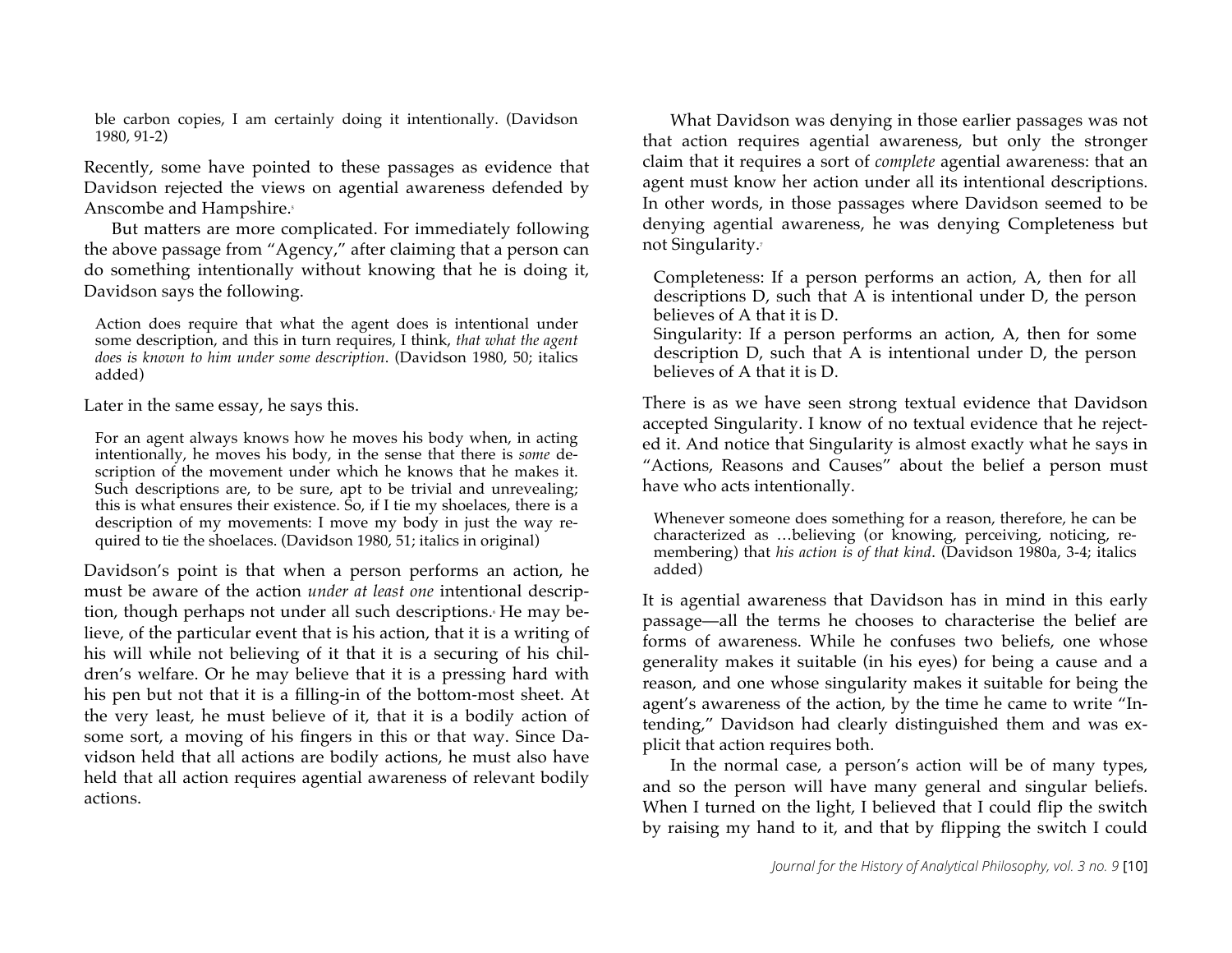turn on the light. Perhaps I was a little unsure whether this would illuminate the room, because I was not sure how powerful the bulb was. These beliefs about how to do something and what doing it would accomplish are general in the sense that I could have had them even if I have never once turned on any light. Though they may be singular with respect to certain things, such as my arm, the switch, and the bulb, they are not singular with respect to the action itself. This logical independence from the action allows the beliefs both to cause and to rationalise the action. In a normal case, a person's actions will be caused and rationalized (on this Davidsonian picture) by a set of such general beliefs.

The agential awareness will also, in the normal case, involve several singular beliefs. I believed, of that rising of my arm, that it was my raising my arm, and also that it was my flipping the switch, and also that it was my turning on the light. It is important that I believe of the event that it is *my* flipping of the switch. If I believed merely, of the event, that it was *a* flipping of the switch, this could not constitute agential awareness of the event, though it might constitute awareness of it. I might, after all, believe of Jane's action that it is a flipping of the switch. And if I know that Roger is controlling my arm with his computer, I may believe, of my arm's rising, that it is *his* raising of my arm. For the belief to constitute agential awareness, I must believe, of the event, that I am its agent. Perhaps I was unsure whether that rising of my arm was also my illuminating the room, since I was unsure whether the bulb was powerful enough. In a normal case, though, a person's agential awareness of her actions will be constituted by a set of singular beliefs. Identifying the relevant general and singular beliefs in any particular case will be complex, but no more complex than identifying what the person thinks she's doing and why she thinks she is doing it.

## **4. Davidson following Anscombe**

I doubt that Davidson's views on agential awareness would have shocked Anscombe. She too rejected Completeness. Consider this.

Surprising as it may seem, the failure to execute intentions is necessarily the rare exception. This seems surprising because the failure to achieve what one would finally like to achieve is common; and in particular the attainment of something falling under the desirability characterisation in the first premise. It often happens for people to do things for pleasure and perhaps get none or little, or for health without success, or for virtue or freedom with complete failure; and these failures interest us. (Anscombe 1962, §48)

That a person is mistaken about what he is accomplishing is common, Anscombe says. A person might think they are accomplishing some thing but in fact be failing to accomplish it. Anyone aware of this commonplace might reasonably doubt on some occasion that he is accomplishing what he is aiming to do. He might doubt whether he is securing his children's welfare, or even whether he is filling in the bottom-most sheet, even when he is in fact accomplishing both. This familiar room for error—as we strive to execute our more or less grand ambitions—is what undermines Completeness. It is hard to see how Anscombe, in this passage, is saying something radically at odds with what Davidson said about the carbon-copier case. And notice that, after making this first point, Anscombe immediately adds this.

What is necessarily the rare exception is for a man's performance in its more immediate descriptions not to be what he supposes. Further, it is the agent's knowledge of what he is doing that gives the descriptions under which what is going on is the execution of an intention. (Anscombe 1962, §48)

This sounds just like Singularity, the thesis that when a person acts there will be *some* description under which he knows he is performing that action.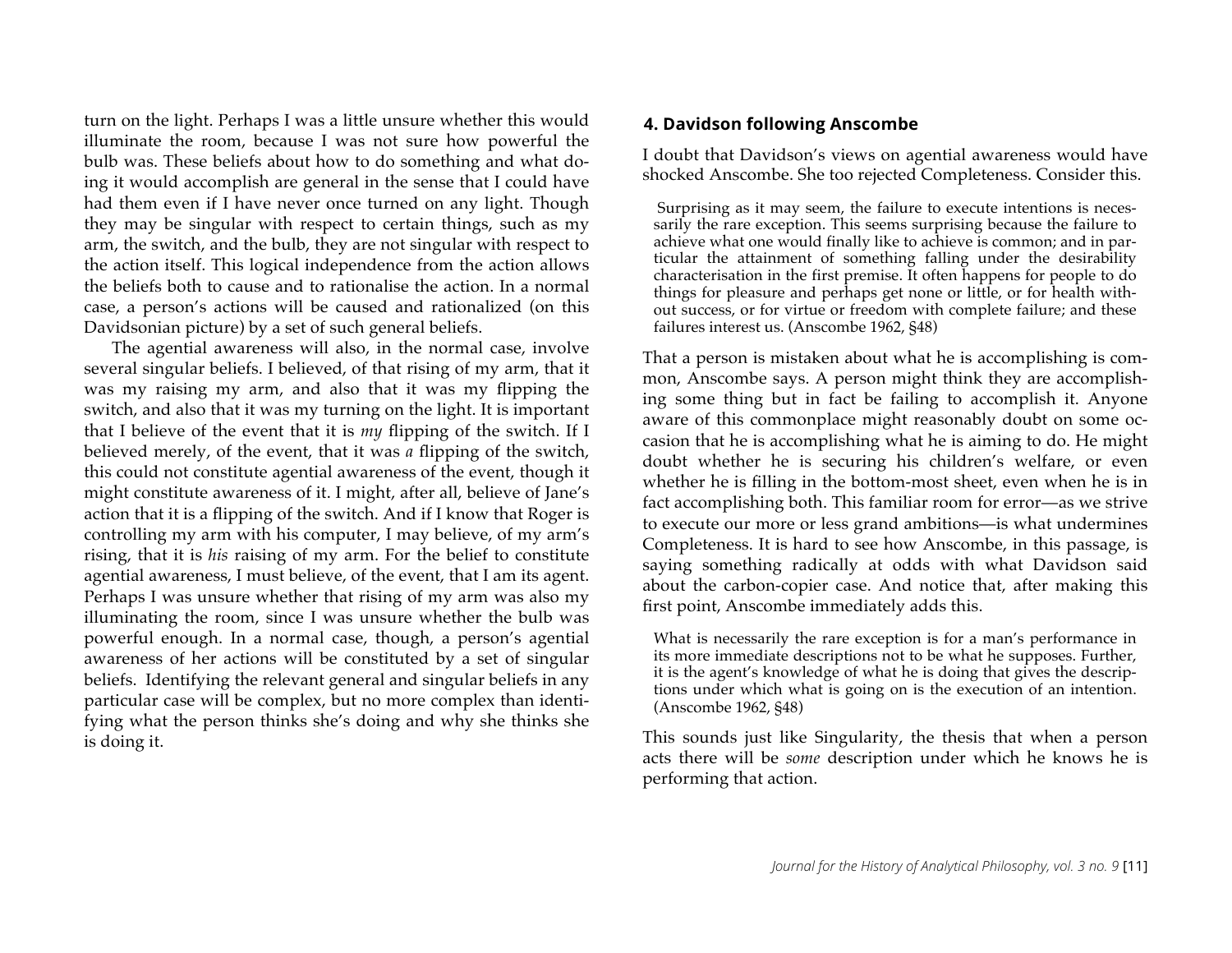Anscombe held that agential awareness is not based on observation or testimony. There is some textual evidence that Davidson held a similar view. He mentions the idea here.

…it is often said that primitive actions are distinguished by the fact that we know, perhaps without need of observation or evidence, that we are performing them, while this is not a feature of such further events as hitting a bull's eye. But of course we can know that a certain event is taking place when it is described in one way and not know that it is taking place when described in another. Even when we are doing something intentionally, we may not know that we are doing it; this is even more obviously apt to be true of actions when they are described in terms of their unintended begettings. (Davidson 1980, 60)

Davidson does not endorse the view he presents in the first sentence. But nor does he deny it, even though he knew the view was held by Anscombe and others who, he knew, denied that reasons are causes. Rather than denying it, he instead added a qualification that echoes his rejection of Completeness. Had he disagreed with the Anscombean idea, this would have been a perfect place to announce it. The fact that he did not announce any such disagreement suggests that there was no such disagreement.

Interestingly, Davidson did affirm an Anscombean view concerning our knowledge of our reasons for action.

The fact that you may be wrong [about which motive made you do something] does not show that in general it makes sense to ask you how you know what your reasons were or to ask for your evidence. Though you may, on rare occasions, accept public or private evidence as showing you are wrong about your reasons, you usually have no evidence and make no observations. Then your knowledge of your own reasons for your actions in not generally inductive, for where there is induction there is evidence. (Davidson 1980, 18)

Davidson's point is not just that a person knows without evidence or observation his own beliefs and desires—states that *can be* reasons for action. Rather, it is that *when we act* we typically know without the need for observation or evidence *why* we are acting. I know without observation or evidence why I am flipping the switch—I know which belief and desire explain why I am flipping it. Now, Davidson does not say that we also typically know without evidence or observation *that* we are acting. But it would certainly be odd to hold that one can know without observation or evidence *why* an event is happening but not *that* it is happening. If this had been Davidson's view, why wouldn't he have argued for it, or at least announced it? It is, in any event, difficult to understand these passages in Davidson as expressing radical disagreement with Anscombe's views on the character of agential awareness.

Davidson does not argue for these claims about agential awareness. But neither did Anscombe. She treated them rather as data for an account of action, not part of a theory of action that needs defending. Perhaps Davidson shared this attitude. This would help explain why he somewhat carelessly confused the general and the singular beliefs, why he offered no argument for Singularity, and why he mentioned it only in passing. The thesis of Singularity would have contrasted in his mind with the thesis that reasons can be causes, which he knew was controversial, which he knew Anscombe denied, and which he took great pains to elaborate, support and defend. And perhaps it is because she knew that Davidson accepted her views on practical knowledge that Anscombe never said that he rejected them, while she did discuss at length their disagreements over the causes and metaphysics of action.

#### **5. Agential awareness and deviant causation**

I have argued that Davidson gave belief two roles to play in his account of action. A general belief is needed to cause and rationalize the action while a singular one is needed to constitute agential awareness of it. Whenever someone acts, she must have (or have had) a general belief about actions of a certain type and she must, as she acts, have a singular one to the effect that her action is of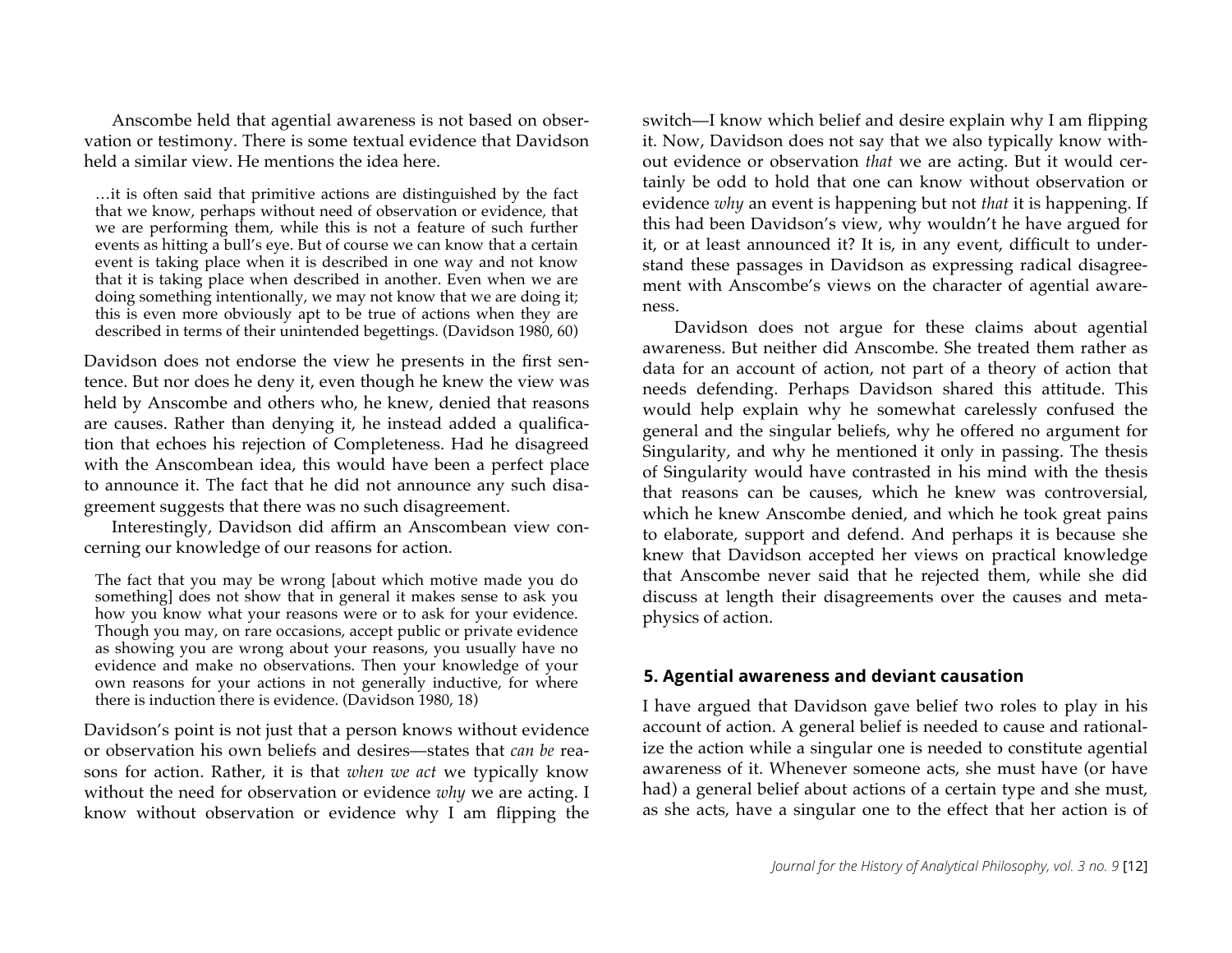that type. So on his account, the two beliefs need to have coordinated contents. But, as I will show in this section, cases of wayward causal chains show that there will have to be some explanatory or causal connection between the two beliefs as well.<sup>8</sup>

Let's start with the problem of deviant causation. Here is Davidson's famous example.

A climber might wish to rid himself of the weight and danger of holding another man on a rope, and he might know that by loosening his hold on the rope he could rid himself of the weight and danger. This belief and want might so unnerve him as to cause him to loosen his hold, and yet it might be the case that he never *chose* to loosen his hold, nor did he do it intentionally. (Davidson 1980, 79; italics in original)

Suppose that the climber's belief and want caused his hand to open, releasing the rope. Plausibly, the hand movement is not an intentional action. Now, Davidson clearly considers this case to pose a difficulty for his own account of action. But it is not perfectly clear just what he thinks the difficulty is. And it is puzzling why he says nothing about agential awareness when discussing it.

Perhaps Davidson considered the case to be a counter-example to a thesis about what makes a doing into an action.

Action-Making: If a person has a belief and a desire that would together rationalize his doing A, and if that belief and desire cause him to do A, then his doing A was an action.<sup>9</sup>

That Davidson took the climber case to be a counter-example to Action-Making is suggested in the next paragraph, where he says that "since there may be wayward causal chains, we cannot say that if attitudes that would rationalize x cause an agent to do x, then he does x intentionally." (79) The point seems to be that the possibility of wayward causal chains—as illustrated by the climber's case—shows that a bodily movement's being caused by rationalizing attitudes is not sufficient to make that movement an action. But it is puzzling that Davidson would consider this to pose a difficulty for his view, since he would surely have denied

Action-Making. For he denied that an event's causal history is all that is relevant to making it an action. Agential awareness is also needed. Recall: "Action does require … *that what the agent does is known to him under some description*." (Davidson 1980, 50; italics added) So, a case like the climber's simply could not be a counterexample to *Davidson's* theory. But if not, then why is he spending time discussing it?

This puzzle is deepened when we note that, for all the story tells us, the climber may not even have been aware of the hand movement. He certainly need not have believed, of the hand movement, that it was his loosening of his hold. In fact, so far as the story is told, the climber need not have had any belief about the movement at all, not even that it was happening. So the climber clearly may have lacked agential awareness of the event. But then, why didn't Davidson point this out? In fact, why didn't he use this case to show that an event's being an action requires *both* a certain causal history and agential awareness? And then why not use it to highlight a virtue of his theory—that it requires agential awareness and so can avoid the climber counterexample—instead of treating it as if it revealed a defect in his theory?

Maybe Davidson meant to draw a different moral from the case. Perhaps he meant it to be a counterexample, not to Action-Making, but to a thesis about what it is for an action to be done for one reason rather than for another.

Reasons-For: If a person has a belief and a desire that would together rationalize his doing A, and if that belief and desire cause him to do A, *and if his doing A is an action*, then that belief and desire are the reasons for which he did it.

That Davidson considers the climber case to be a counterexample to Reasons-For is suggested in the way he prefaces the case. He says that he despairs of "spelling out…the way in which attitudes must cause actions if they are to rationalize it." (79) So perhaps rather than showing that having a certain causal history is not sufficient for an event's being an action, the case is meant to show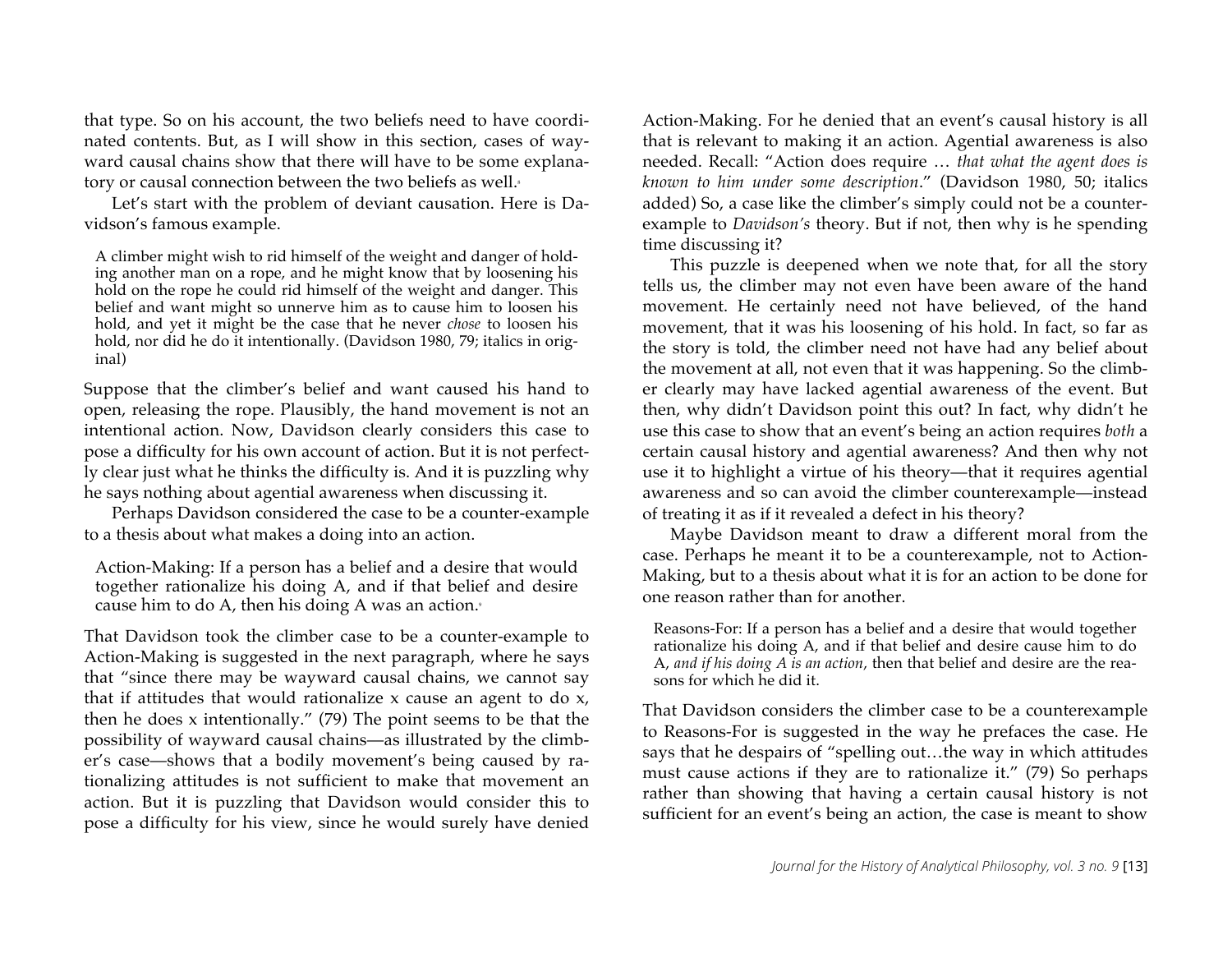that an action's being caused by a set of attitudes that would rationalize it is not enough for the action's having been done *for that reason*.

It is, after all, one task to explain what makes an event an action and another to explain what makes it an action done for one reason rather than another. We may know that my turning on the light was an intentional action, without knowing whether I did it to illuminate the room or to startle the burglar. This second explanatory task was the one Davidson announced at the start of "Actions, Reasons and Causes", and the answer he proposed was that when a person has multiple reasons to perform an action, the ones that actually cause the action are the ones for which he did it: the reasons for an action are its causes. So perhaps Davidson considered the climber case to show that simply having been caused by a (candidate) primary reason is not sufficient for an action to be have been done for that reason.

Unfortunately, a puzzle remains, even on this interpretation of Davidson's interest in the climber case. For if Davidson wanted a counter-example to Reasons-For, then he chose a very poor example indeed. For the climber's hand movement is not an action. So it is not a case of an action that is caused by, but not rationalized by, a certain primary reason. (Though it is a case of an event that is not an action being caused by a possible primary reason.) If Davidson wants a counterexample to Reasons-For, then he needs a case where an action is caused by a belief and a desire that are not the reasons for which the agent performed the action.

I am not sure that such a case is possible. But consider the following variation on the climber story. Our climber wants to reposition the rope in order to lessen the danger, and believes that he can do this by carefully loosening his grip while looping the rope around a lower piton. But he also has a second belief, that by loosening his grip altogether he could let his companion fall. As his hand opens he believes, of that movement, that it is his loosening his grip. If asked, he'd say he is loosening his grip in order to reposition the rope. But, as luck would have it, the anxiety produced

by his second belief makes his hand movements careless, and as a result he loosens his grip altogether, and his companion falls. His hand movement is an action, known to him in that special way, but, it seems, the attitudes that caused it are not the reasons for which he did it.

I am not sure that this really is a counter-example to Reasons-For. For it is not so clear that the second belief really did cause the hand movement. Perhaps it merely interfered with its performance. That is, it seems plausible to say that the climber's hand movement was caused by his desire to reposition the rope together with his belief about what this would achieve, but that the anxiety produced by the second belief marred his performance of that action, resulting in his companion's fall. Viewed this way, the case is not a counterexample to Reasons-For, since the action would after all have been caused by the reasons for which it was done (or anyway, attempted). The second belief merely marred that action's performance, but did not cause it.

To remedy this flaw in the case, we would need the anxiety to *cause* the loosening of the grip, and not just to mar its careful performance. So suppose the second belief, together with a desire to rid himself of the danger, caused the hand movement. The climber correctly thinks of the hand movement as his loosening of his grip. But he is mistaken in thinking of it as his repositioning of the rope. For since the movement is not caused by his desire to reposition the rope and its accompanying belief, this is not in fact why he is doing it. Perhaps what we would have to say is that he is doing it for no reason. (Not all causes capable of rationalizing do in fact rationalize.) But now, it seems to me, it is not so clear that the hand movement really is an action, for there is too much agential error. How could a person really be that mistaken about why he is doing something? But if the hand movement is not an action, then the case is not a counter-example to Reasons-For.

In the end, I am not sure how to understand what difficulty Davidson thought he saw in the climber case. Still, I think we can draw an important lesson about Davidson's account from our dis-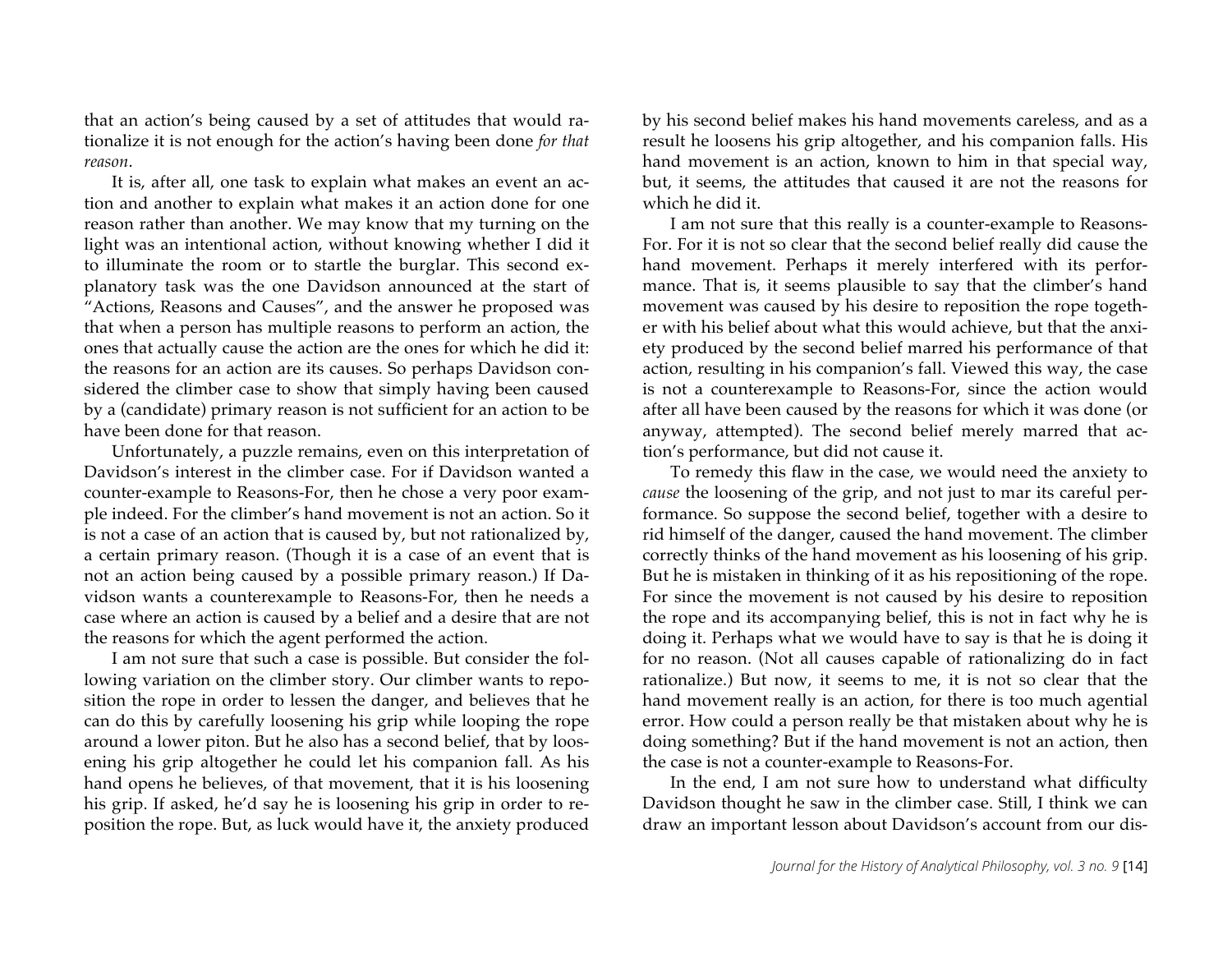cussion. For my revised story is a counter-example to the following thesis.

Rationalising-Awareness: If a person has a belief and a desire that would together rationalize his doing an action of type A, and if that belief and desire cause him to do something of that type, and if he believes of what he is doing that it is of that type, then his doing it is an action.

My revised climber case is a counter-example to Rationalising-Awareness. It shows that more is needed for a bodily movement to be an action than just a certain causal history and an appropriate singular belief. For the climber's hand movement in my case is caused by a belief and desire that rationalize it and the climber has the sort of singular belief needed for agential awareness, and yet the movement is not (I think) an action. (Of course, the key to the story is that the climber finds that type of action desirable for two very different reasons: as a means to reposition the rope, but also as a means to dropping his companion.) So to avoid this counterexample, some revision to Rationalising-Awareness is needed.

One suggestion starts from the observation that in my revised case it is pure coincidence that the climber's general and singular beliefs have properly coordinated contents. His general belief (that by loosening his grip he can remove the danger) may help cause the hand movement, but it plays no role in explaining why he believes of his hand movement that it is a loosening of his grip. (In fact, it is a bit mysterious how he even came to have that singular belief! Does he really know that it is his loosening of his grip? Or is it just a lucky guess?) This, I suggest, is part of why it is difficult to view the hand movement as an action: it is caused by a general belief that is causally unrelated to the singular one.

For Davidson's theory to be plausible, I suggest, what causes the action must also cause the awareness. The singular belief needs to be caused by the belief and desire that also cause the action. Not only must the primary reason cause the bodily movement, it must also cause an appropriate singular belief about that movement. The causal chain in Davidson's original case is wayward precisely because it causes the bodily movement without causing the appropriate singular belief. That's why the event is not an action. In other words, an adequate Davidson-style account would have to entail something like the following.

Causing-Rationalising-Awareness: If a person has a belief and a desire that would together rationalize his doing an action of type A, and if that belief and desire cause him to do something of that type, and if *they cause him to believe of his doing it that it is of that type*, then his doing it is an action.

Whether this is at all a plausible thesis is a topic for another occasion.<sup>10</sup>

## **6. Agential Awareness and the all-out**- **judgment**

I have been arguing that Davidson held that action requires a contemporaneous belief. As he acts, the agent must believe, of the action itself, that is of a certain type. But Davidson held, at least by the time he wrote "Intending", that action also requires what he calls an 'all-out' or unconditional judgment to the effect, roughly, that the action itself is desirable. I want to end by noticing two points of connection between the singular belief and this all-out judgment, though both points deserve more extended treatment than I have space for here.

Davidson introduces the idea of an all-out judgment by contrasting it with that of a prima facie judgment, and both concern the fact that an action might be desirable to a person in one respect but undesirable in another. In Davidson's example, eating a given piece of candy might be desirable in so far as it would be eating something sweet, but undesirable in so far as it would be eating something poisonous. That very action is at once of both a desirable type and an undesirable type. Whether performing the action is reasonable depends on which desire outweighs the other. Per-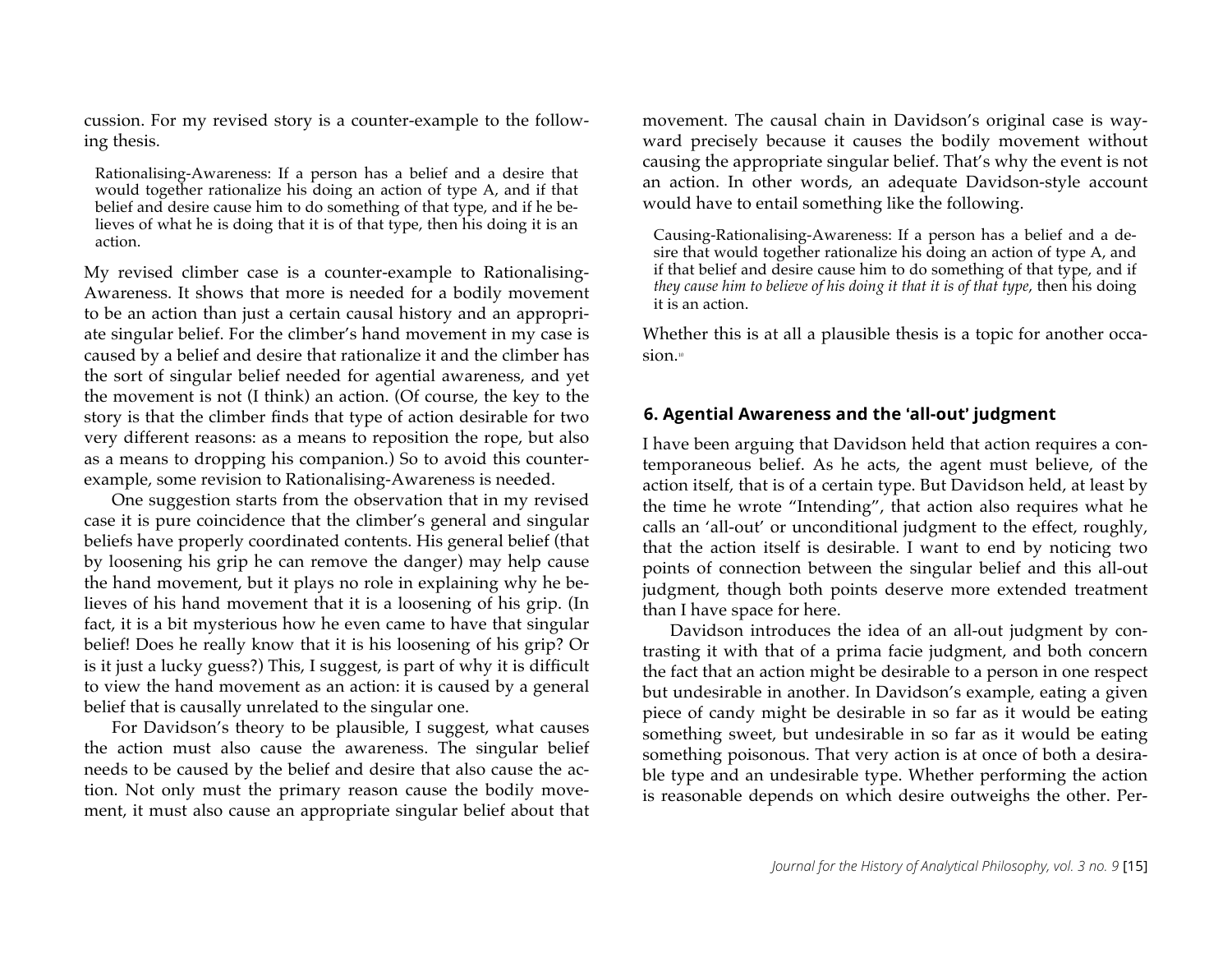forming the action, Davidson claims, requires (or perhaps consists in) a further judgment.

Prima facie judgments cannot be directly associated with actions, for it is not reasonable to perform an action merely because it has a desirable characteristic. It is a reason for acting that the action is believed to have some desirable characteristic, but the fact that the action is performed represents a further judgment that the desirable characteristic was enough to act on—that other considerations did not outweigh it. The judgment that corresponds to, or perhaps is identical with, the action cannot, therefore, be a prima facie judgment; it must be an all-out or unconditional judgment which, if we were to express it in words, would have a form like "This action is desirable." (Davidson 1980, 98)

The need for such an all-out judgment is a key element in Davidson's complicated account of practical deliberation and rational action. It is needed, he seems to think, in order for the action to be rational. This is not the place to explore this part of his view. But I think it is worth noting two points of connection between an allout judgment and agential awareness.

First, the all-out judgment and the belief that constitutes agential awareness have very similar contents. For one thing, both are singular with respect to the action. We have already seen this in connection with the belief. That the judgment is meant to be singular is, I take it, why Davidson describes its content using the demonstrative "this". And in a later passage, Davidson says that the all-out judgment "makes sense only when there is an action present (or past) that is known by acquaintance." (Davidson 1980, 99). So, on Davidson's view, when I intentionally turn on the light, I must believe something with respect to that very action and also judge something with respect to it. The belief grounds my awareness of the action, while the judgment (together with the primary reason) grounds its rationality. $\mathbb{I}$ 

What are the contents of the two attitudes? That is, what must I believe and what must I judge about my action? We have seen that for Davidson what I believe about the action must be coordinated with the desire and belief that cause the action. When I act from a desire to flip the switch in order to turn on the light in order to illuminate the room, for instance, I might believe, of that very action, that it is my flipping of the switch, or that it is my illuminating of the room, or etc. I act in the belief that the action is of the desired type. In the passage quote above, Davidson says that the all-out judgment must be to the effect that the action is desirable. In my case, I would need to judge, of my action, that it is desirable. The judgment, unlike the belief, seems to have an essentially evaluative content. This suggests that what I believe about the action cannot be what I judge about it.

But matters are more complicated. For in a somewhat later passage, Davidson says this.

In the case of intentional action, at least when the action is of brief duration, nothing seems to stand in the way of an Aristotelian identification of the action with a judgment of a certain kind—an all-out, unconditional judgment that the action is desirable (*or has some other positive characteristic*.) (Davidson 1980, 99; italics added)

The italicised part suggests a more liberal view about the content of the all-out judgment. For it would seem to allow that the all-out judgment might be, not that the action is desirable, but that the action has some feature, which as a matter of fact, is desirable. That is, perhaps in my case, I could simply judge, of the action itself, that it is my flipping of the switch, or that it is my illuminating of the room, for the action is positive or desirable to me, under either description. If this is Davidson's view, then the judgment need not have an essentially evaluative content.

If this more liberal reading is Davidson's view, then the all-out judgment and the belief may have the very same content after all. But then, why require both? Why not simplify, by *identifying* the attitude that grounds agential awareness with the attitude that grounds rationality? Instead of having a bodily movement, and two attitudes directed towards it, one a belief and the other a judgment, why not have only a movement and one attitude. Ad-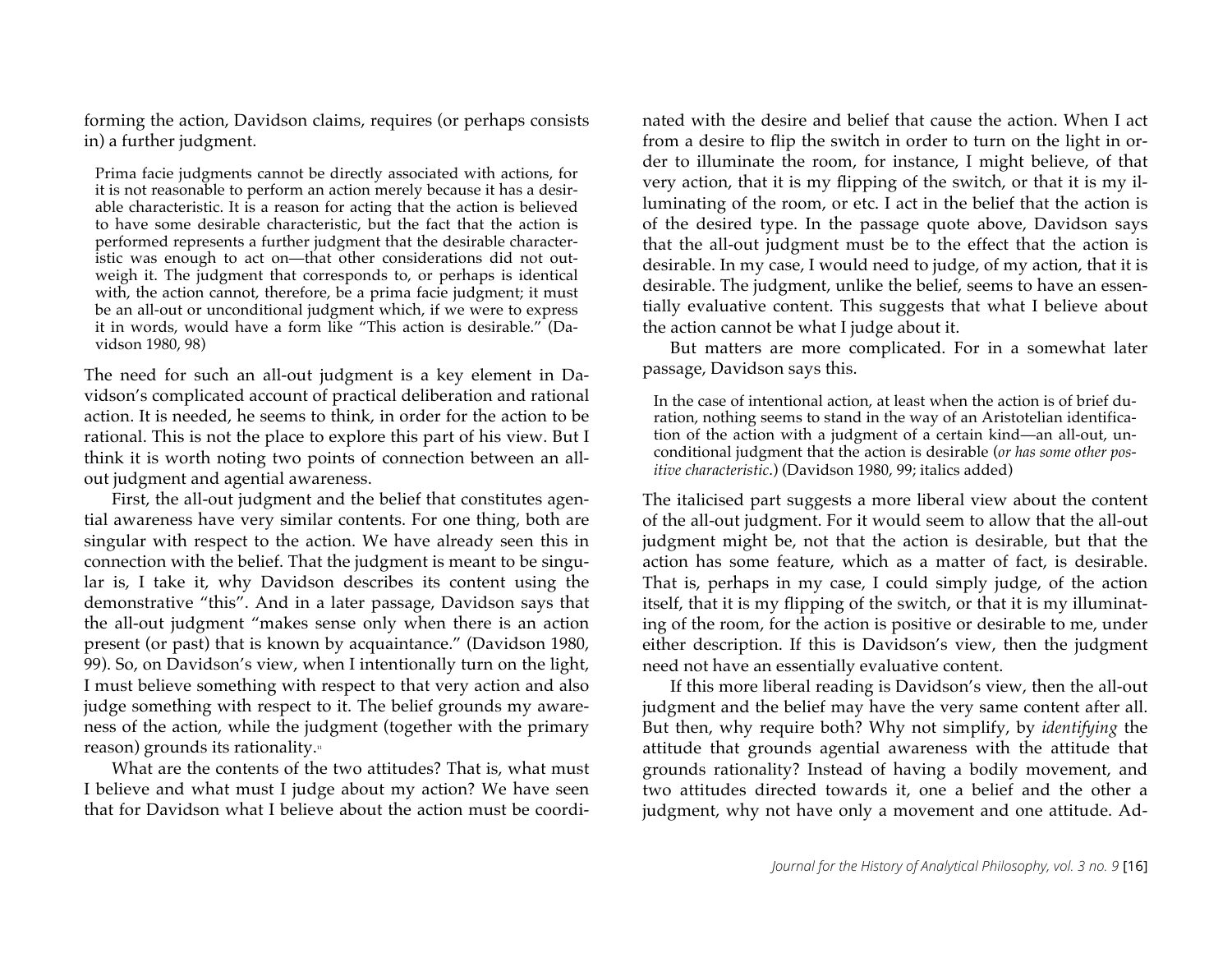mittedly, the first attitude is a theoretical one while the second is a practical one, but so what? Action, after all, is where theory and practice meet. Why not a single attitude that is theoretical when considered as a belief-in-action, and practical when considered as an intention-in-action?

One final proposed identification is worth mentioning. It has already made an appearance in the two passages quoted above. Davidson suggests that (in certain cases anyway) the all-out judgment may simply be identified with the action itself. It is not that I must both flip the switch and simultaneously all-out judge that I am flipping the switch. Rather, my flipping the switch just is my all-out judgment that I am, at least if I am flipping it intentionally. On this view, to act rationally just is to make an all-out practical judgment. If, now, we merge this identification with that between the all-out judgment and the singular belief, we get the result that rational action is a practical form of self-knowledge. It is rational practical self-awareness. Heady stuff, indeed! Let me stress that, to my knowledge, Davidson never discusses this proposed identification of agential awareness and rational action. But I do think it is suggested by his texts. Of course, a good deal more needs to be said to make the idea clear. And even if it can be made clear, which I am not claiming it can, it might not in the end be at all plausible.<sup>12</sup> Exploring all of this, however, is work for another time.<sup>13</sup>

#### **David Hunter**

Ryerson University david.hunter@ryerson.ca

#### **Notes**

 $\overline{a}$ 

<sup>1</sup> The singular belief does not even get mentioned in typical presentations of his views on action. This is true of two recent, sympathetic presentations: (Mele 2003) and (Stoecker 2010). Davidson's views on agential awareness are discussed, sympathetically, in (Setiya 2008) and in (Stroud 2013), though the distinction between general and singular beliefs is not discussed and neither draws attention to the confusions in Davidson's texts.

<sup>2</sup> In "Actions, reasons and causes", Davidson defended his view that reasons are causes against the objection that there is a logical (and so not a causal) connection between a person's attitudes and the actions they rationalize. We should distinguish two possible logical connections. First, the *fact* that a person has certain attitudes might logically entail that she undertakes some action. Second, the *content* of a person's attitudes might be logically singular with respect to that action. Davidson was plainly concerned about the first sort of logical connection, and his anomalous monism was designed to address it. The texts I am discussing indicate that he was also concerned about the second sort of logical connection, though as I show they also indicate he was confused about it.

<sup>3</sup> Davidson is not alone in making this confusion. In a recent presentation of Davidson's view, Stoecker says that when an agent acts he has "a certain inclination *for a kind of action*—what Davidson called a 'pro attitude,' while most philosophers today simply call it a 'want' or 'desire'—and… the belief that the *event in question* is an action of the favoured kind." (Stoecker 2010, 598; italics added) Perhaps Stoecker is simply trying to be faithful to Davidson's own formulations. But it is remarkable nonetheless that Stoecker does not draw attention to this mistake.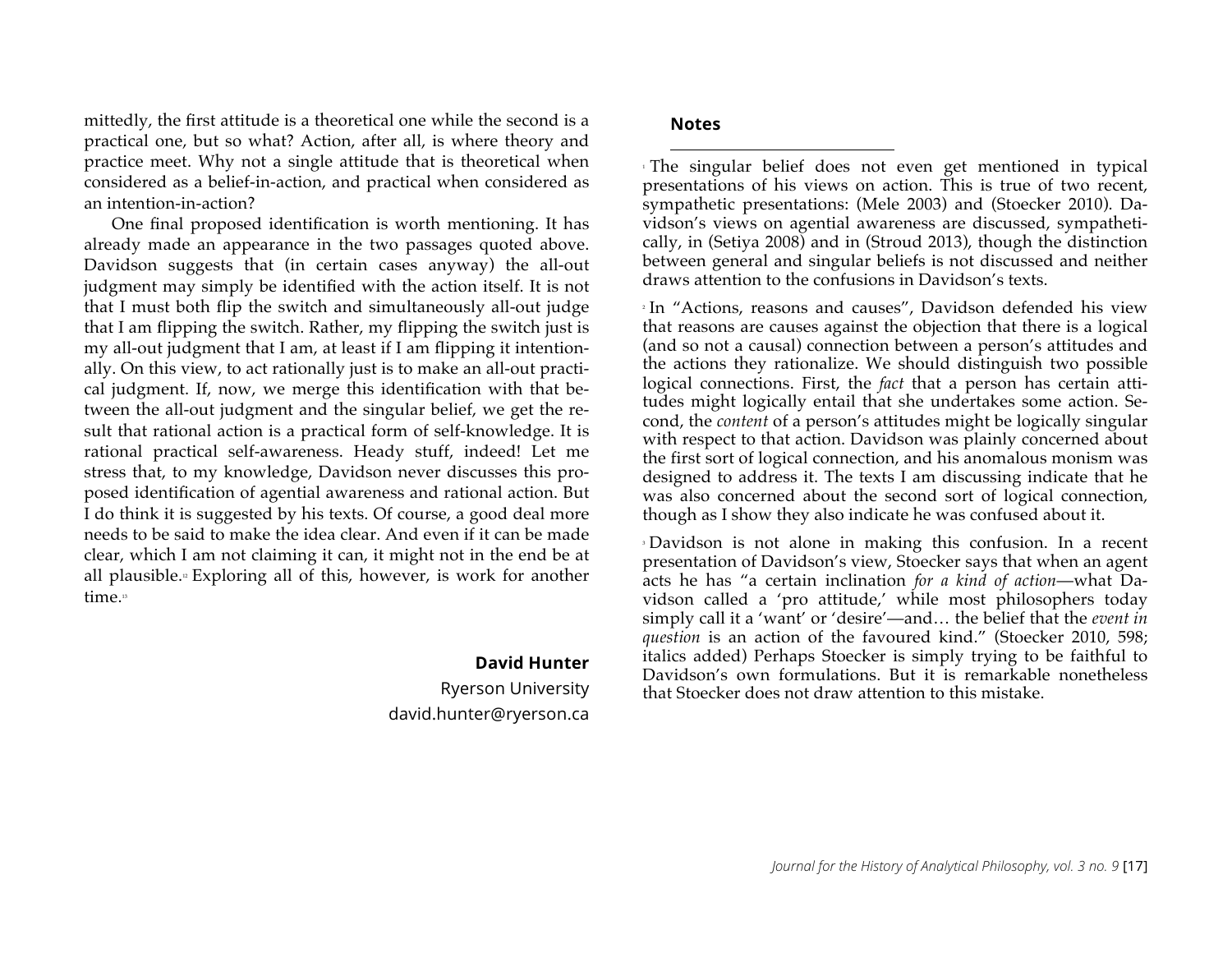<sup>4</sup> Perhaps Davidson felt no need to argue that action requires agential awareness because he took it to be common ground that agents must monitor and adjust their actions as they unfold, in order to ensure that they conform to their primary reasons. It is certainly true that many kinds of actions—baking cakes, turning on lights—require some monitoring, though it is harder to see how basic bodily actions—such a moving a hand or twisting one's head—could require this sort of monitoring. It is also not clear what needs monitoring. Is it the action that needs monitoring or is it rather the effects being produced by one's actions? Baking a cake requires paying careful attention to the butter and sugar as they combine, and one may need to adjust one's actions to get the combination right. But it is not clear to me that it is the action itself that is being monitored here. Moreover, monitoring sounds like a kind of observing, whereas agential awareness, even for Davidson, is not a form of observation, nor is it even grounded in observation. Still, these are tricky matters, both exegetically and substantively. (Thanks to an anonymous referee for pointing this out.)

<sup>5</sup> See, for instance, (Thompson 2011).

<sup>6</sup> This passage is also discussed in (Setiya 2008), though Setiya does not discuss the difference between the general and the singular beliefs. The idea that intentional action requires a singular attitude towards the action is developed in (Thomson 1977). She suggests that intentional action requires, not believing the action to be of the certain type, but merely hoping it to be. Interestingly, she expresses doubt (Thomson, 264) that an event's being an action can be explained wholly in terms of its causes.

<sup>7</sup> For the sake of simplicity of presentation, I am ignoring usemention distinctions.

<sup>8</sup> This interpretation of Davidson raises several exegetical questions. Why didn't Davidson discuss agential awareness when offering his account of self-knowledge? Why didn't he elaborate the idea, suggested in his texts, that agential awareness is nonobservational? No doubt part of the answer is simply that no one can answer all questions, even all questions raised by one's own philosophical accounts. Still, Davidson's utter silence on these issues is surprising and more than a little disappointing.

<sup>9</sup> Following Davidson, I assume that not every case of a person's doing something is a case of action.

■ But it is clear that this won't altogether avoid the threat posed by the possibility of wayward causation. For what if the singular belief is caused in the wrong way by the primary reason? And what if the bodily movement and the singular belief are caused in different ways by the primary reason? Something will need to be said, it seems, about the proper way. As is well known, Davidson came to despair that such an account can be given, though he also seems not to have thought that such an account was needed. All of this is beyond the scope of this paper. (Thanks to a referee for pointing this out.)

<sup>11</sup> One might have thought that the prima facie judgment could, after deliberation, simply become an all-out judgment. But if what I am saying in the text is correct, this thought faces a difficulty. For the judgments have different contents: the prima facie judgment is general while the all-out judgment is singular. To hold that the general prima facie judgment becomes a singular all-out judgment would require holding that one and the same judgment could change its content. This would require an unorthodox account of judgment.